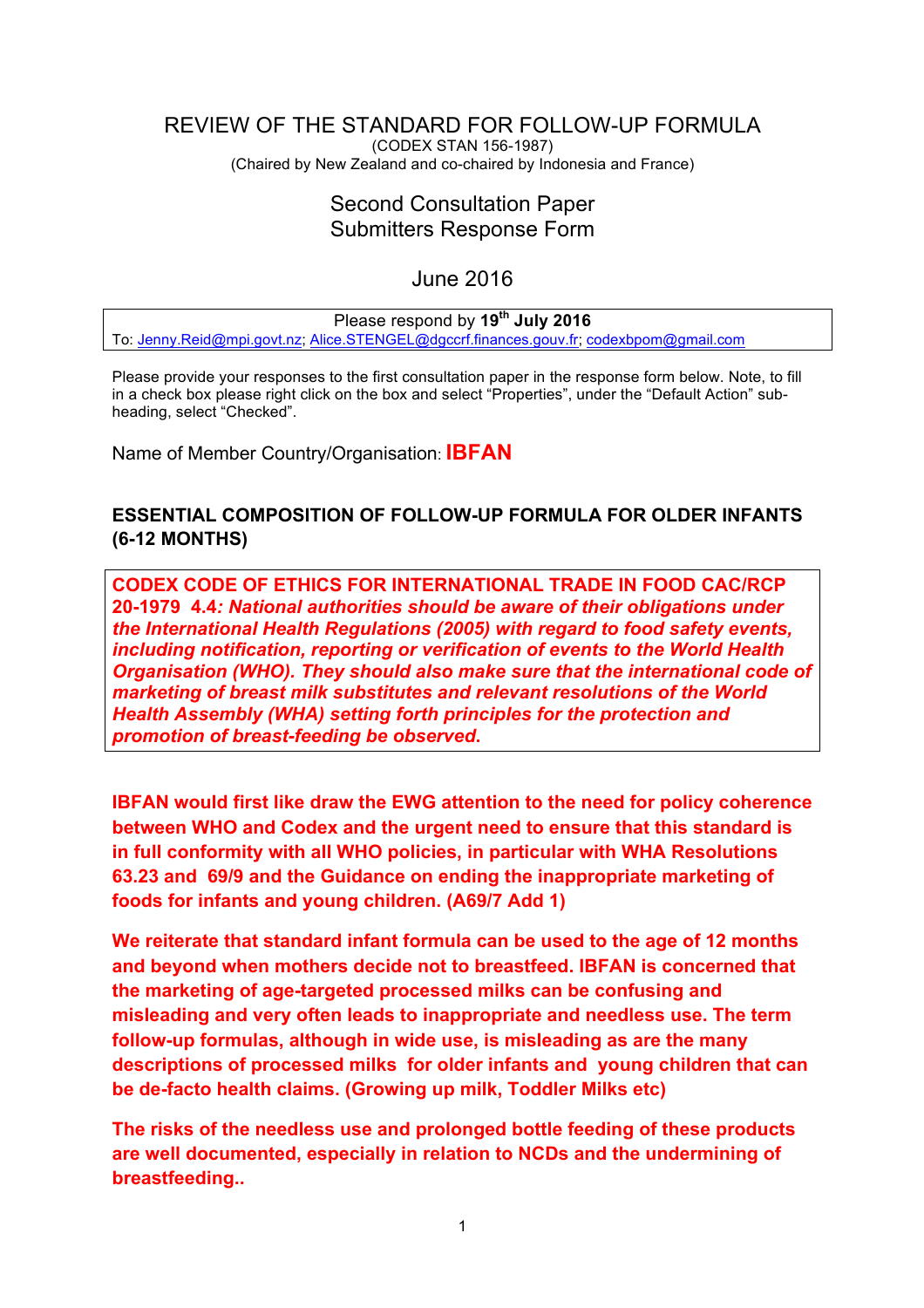**IBFAN strongly recommends that the category of milks for older infants be eliminated since IF can be used when necessary to the age of 12 months and beyond. Products targeted for use from 12 to 36 months should use the term "processed milks for young children".**

**In 2013 and 2014 EFSA published opinions on the essential composition of IF and FOF and Young Child Formula (YCF).1 <sup>2</sup> . After an extensive literature review EFSA recommended minimal compositional difference between IF and FOF (apart from a slight difference in target iron levels). EFSA also found no scientific evidence, or insufficient evidence, to support the inclusion of many of the ingredients commonly used in formulas and promoted as having a health benefit. EFSA went further to warn that the unnecessary addition of nutrients can be a burden to a young child. FOF (apart from a slight dif "***From a nutritional point of view, the minimum contents of nutrients in infant and follow-on formula proposed by the Panel cover the nutritional needs of virtually all healthy infants born at term and there is no need to exceed these amounts in formulae, as nutrients which are not used or stored have to be excreted and this may put a burden on the infant's metabolism. Therefore, the Panel emphasises that maximum amounts should be interpreted not as target values but rather as upper limits of a range which should not be exceeded.***"3**

In your responses to the following section please provide scientific justification for your response and where possible, references for the scientific rationale.

| r<br>oteın |  |
|------------|--|
|------------|--|

| <b>Protein</b>                                                                                                                                                                 |                      |                                  |                 |  |
|--------------------------------------------------------------------------------------------------------------------------------------------------------------------------------|----------------------|----------------------------------|-----------------|--|
| No agreement was reached on the establishment of a minimum or maximum protein value. Please provide<br>scientific rationale to support your preferred value:<br><b>Protein</b> |                      |                                  |                 |  |
| <b>Unit</b>                                                                                                                                                                    | <b>Minimum</b>       | <b>Maximum</b>                   | <b>GUL</b>      |  |
| g/100 kcal                                                                                                                                                                     | $[1.8]$ or $[1.65]$  | $[3.5]$ or $[3.0]$ or $[2.5]$    |                 |  |
| g/100 kJ                                                                                                                                                                       | $[0.43]$ or $[0.39]$ | $[0.84]$ or $[0.72]$ or $[0.60]$ |                 |  |
| <b>Minimum</b>                                                                                                                                                                 |                      |                                  |                 |  |
| x Codex Infant Formula standard                                                                                                                                                |                      |                                  |                 |  |
| 1.8 g /100 kcal                                                                                                                                                                |                      | 1.65 g /100 kcal                 |                 |  |
| 0.43 g /100 kJ                                                                                                                                                                 |                      | 0.39 g /100 kJ                   |                 |  |
| Please provide scientific justification and applicable references to support your response:                                                                                    |                      |                                  |                 |  |
| When infants are not breastfed, infant formula can be used during the first 12                                                                                                 |                      |                                  |                 |  |
| months of life. As stated many times by WHO and public health bodies "Follow                                                                                                   |                      |                                  |                 |  |
| on formula" is not necessary. If products are to be placed on the market                                                                                                       |                      |                                  |                 |  |
|                                                                                                                                                                                |                      |                                  |                 |  |
| targeting children over 6 months (IBFAN believes they should not) then their                                                                                                   |                      |                                  |                 |  |
| composition should be aligned as far as possible to IF.                                                                                                                        |                      |                                  |                 |  |
| <b>Maximum</b>                                                                                                                                                                 |                      |                                  |                 |  |
|                                                                                                                                                                                | Codex IF std         | <b>EFSA</b>                      |                 |  |
| 3.5 g /100 kcal                                                                                                                                                                | 3.0 g /100 kcal      |                                  | 2.5 g /100 kcal |  |

<sup>1</sup> *Scientific Opinion on the essential composition of infant and follow-on formulae*<sup>2014</sup> www.efsa.europa.eu/en/efsajournal/pub/3760.htm

<sup>2</sup> *'Growing-up' formula: No additional value to a balanced diet, says EFSA*, 25th October 2013

http://www.efsa.europa.eu/en/press/news/131025

<sup>3</sup> *Scientific Opinion on the essential composition of infant and follow-on formulae, EFSA, EFSA Journal 2014;12(7):3760*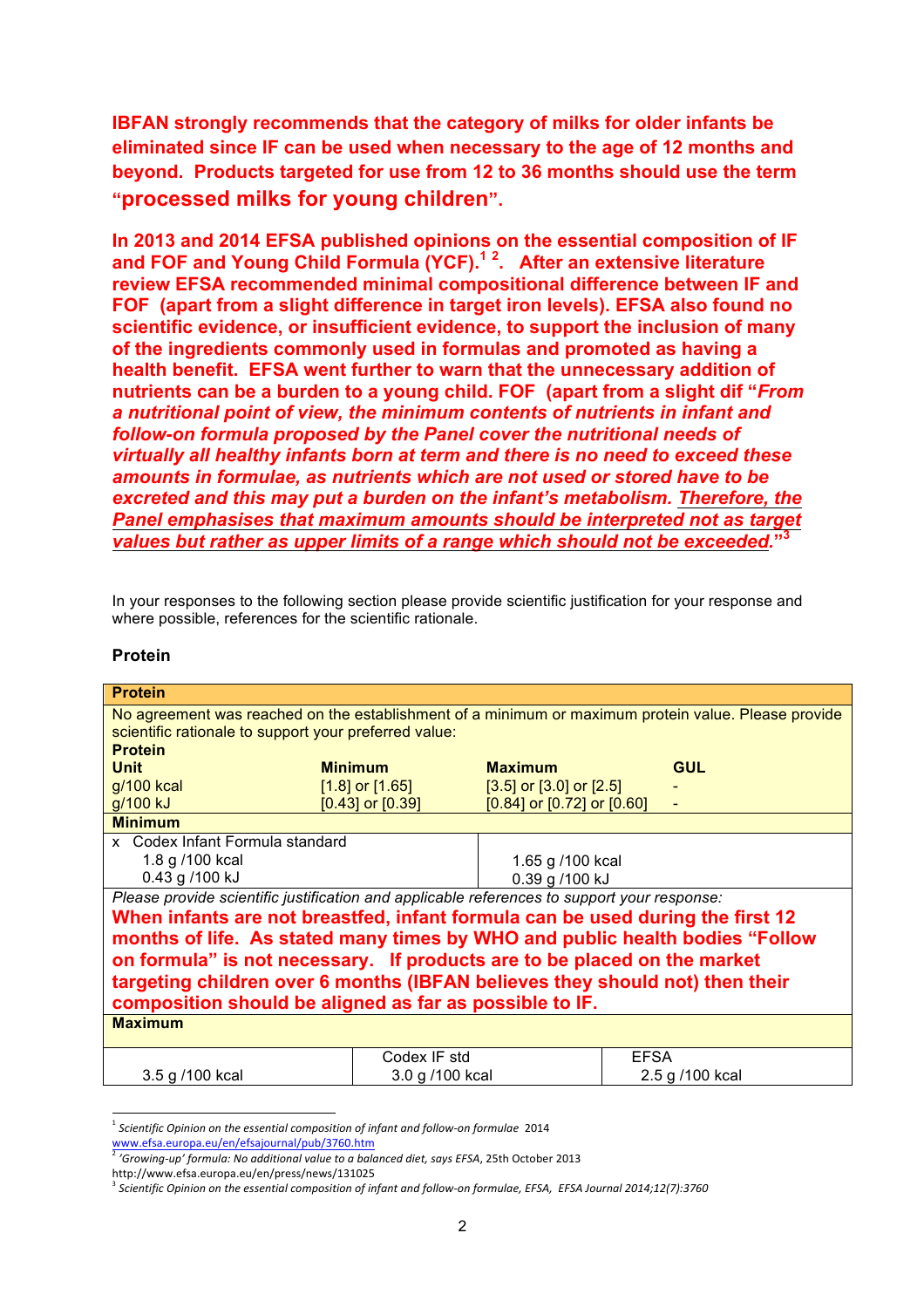| 0.84 g /100 kJ                                                                                                                                                                             | 0.72 g /100 kJ                                                                                                                                                         |                              | 0.60 g /100 kJ                                 |  |  |
|--------------------------------------------------------------------------------------------------------------------------------------------------------------------------------------------|------------------------------------------------------------------------------------------------------------------------------------------------------------------------|------------------------------|------------------------------------------------|--|--|
|                                                                                                                                                                                            |                                                                                                                                                                        |                              |                                                |  |  |
|                                                                                                                                                                                            | Please provide scientific justification and applicable references for your response:<br>When infants are not breastfed, infant formula can be used during the first 12 |                              |                                                |  |  |
|                                                                                                                                                                                            |                                                                                                                                                                        |                              |                                                |  |  |
| months of life. As stated many times by WHO and public health bodies "Follow                                                                                                               |                                                                                                                                                                        |                              |                                                |  |  |
| on formula" is not necessary. If products are to be placed on the market                                                                                                                   |                                                                                                                                                                        |                              |                                                |  |  |
| targeting children over 6 months (IBFAN believes they should not) then their                                                                                                               |                                                                                                                                                                        |                              |                                                |  |  |
| composition should be aligned as far as possible to IF.                                                                                                                                    |                                                                                                                                                                        |                              |                                                |  |  |
| <b>Footnote 3</b>                                                                                                                                                                          |                                                                                                                                                                        |                              |                                                |  |  |
| Refers to the requirements of essential and semi-essential amino acids in follow-up formula:                                                                                               |                                                                                                                                                                        |                              |                                                |  |  |
| <sup>3)</sup> For an equal energy value the formula must contain an available quantity of each essential and semi-                                                                         |                                                                                                                                                                        |                              |                                                |  |  |
| essential amino acid at least equal to that contained in the reference protein (breast milk as defined in                                                                                  |                                                                                                                                                                        |                              |                                                |  |  |
|                                                                                                                                                                                            |                                                                                                                                                                        |                              |                                                |  |  |
| Annex I); nevertheless for calculation purposes the concentrations of tyrosine and phenylalanine may be                                                                                    |                                                                                                                                                                        |                              |                                                |  |  |
| added together and the concentrations of methionine and cysteine may be added together.                                                                                                    |                                                                                                                                                                        |                              |                                                |  |  |
| At present the draft standard does not contain an Annex I, please indicate whether you support inserting                                                                                   |                                                                                                                                                                        |                              |                                                |  |  |
| Annex I of the Codex Standard for Infant Formula of if you consider that further work is required.                                                                                         |                                                                                                                                                                        |                              |                                                |  |  |
| insert Annex I (or refer) to the Codex Standard                                                                                                                                            |                                                                                                                                                                        |                              | review the levels contained within the Codex   |  |  |
| for Infant Formula                                                                                                                                                                         |                                                                                                                                                                        | Standard for Infant Formula. |                                                |  |  |
| If you consider that a review is required, please indicate the basis for this review.                                                                                                      |                                                                                                                                                                        |                              |                                                |  |  |
|                                                                                                                                                                                            |                                                                                                                                                                        |                              |                                                |  |  |
| <b>Footnote 6</b>                                                                                                                                                                          |                                                                                                                                                                        |                              |                                                |  |  |
| The majority of the eWG supported retaining elements of footnote 6.                                                                                                                        |                                                                                                                                                                        |                              |                                                |  |  |
| [ <sup>6)</sup> Follow-up formula based on <del>non-hydrolysed</del> intact milk protein containing [less than 2 1.65 to 1.8 g                                                             |                                                                                                                                                                        |                              |                                                |  |  |
| protein/100 kcal] and follow-up [formula based on hydrolysed protein [containing less than 2.25 g                                                                                          |                                                                                                                                                                        |                              |                                                |  |  |
| protein/100 kcal] should be clinically evaluated                                                                                                                                           |                                                                                                                                                                        |                              |                                                |  |  |
| Regarding formulas based on hydrolysed protein, please state whether you think that all, or only those                                                                                     |                                                                                                                                                                        |                              |                                                |  |  |
| containing less than [2.25 g/100 kcal] should be clinically evaluated.                                                                                                                     |                                                                                                                                                                        |                              |                                                |  |  |
| All formulas based on hydrolysed protein should                                                                                                                                            |                                                                                                                                                                        |                              | Formulas based on hydrolysed protein           |  |  |
| be clinically evaluated                                                                                                                                                                    |                                                                                                                                                                        |                              | containing less than 2.25 g/100 kcal should be |  |  |
|                                                                                                                                                                                            |                                                                                                                                                                        | clinically evaluated         |                                                |  |  |
| Please provide justification for your response.                                                                                                                                            |                                                                                                                                                                        |                              |                                                |  |  |
| All formulas based on hydrolysed protein should be clinically evaluated by                                                                                                                 |                                                                                                                                                                        |                              |                                                |  |  |
| independent evaluators. Quality of the evidence: Any decisions regarding this                                                                                                              |                                                                                                                                                                        |                              |                                                |  |  |
| Standard and its need should be evidence-based rather than 'consensus-based.'                                                                                                              |                                                                                                                                                                        |                              |                                                |  |  |
| All evidence should meet WHO's definition of scientific substantiation: 'Relevant'                                                                                                         |                                                                                                                                                                        |                              |                                                |  |  |
| convincing / generally accepted scientific evidence or the comparable level of                                                                                                             |                                                                                                                                                                        |                              |                                                |  |  |
| evidence under the GRADE classification.' If products are to be placed on the                                                                                                              |                                                                                                                                                                        |                              |                                                |  |  |
| market targeting children over 6 months (IBFAN believes they should not) then                                                                                                              |                                                                                                                                                                        |                              |                                                |  |  |
|                                                                                                                                                                                            |                                                                                                                                                                        |                              |                                                |  |  |
| their composition should be aligned as far as possible to IF.                                                                                                                              |                                                                                                                                                                        |                              |                                                |  |  |
| Regarding formulas based on intact/non-hydrolysed protein please note that your responses to these                                                                                         |                                                                                                                                                                        |                              |                                                |  |  |
| questions do not imply that you support a minimum of 1.8 g/100 kcal or 1.65 g/100 kcal. They will be used                                                                                  |                                                                                                                                                                        |                              |                                                |  |  |
| to refine the wording in square brackets if the eWG cannot come to agreement on a minimum value.                                                                                           |                                                                                                                                                                        |                              |                                                |  |  |
|                                                                                                                                                                                            |                                                                                                                                                                        |                              |                                                |  |  |
| Please state whether you support the proposal to amend the reference these types of formulas to intact                                                                                     |                                                                                                                                                                        |                              |                                                |  |  |
| milk protein.                                                                                                                                                                              |                                                                                                                                                                        |                              |                                                |  |  |
| intact milk protein<br>non-hydrolysed milk protein                                                                                                                                         |                                                                                                                                                                        |                              |                                                |  |  |
|                                                                                                                                                                                            |                                                                                                                                                                        |                              |                                                |  |  |
| Please provide justification for your response.                                                                                                                                            |                                                                                                                                                                        |                              |                                                |  |  |
|                                                                                                                                                                                            |                                                                                                                                                                        |                              |                                                |  |  |
| Regardless of the minimum protein level agreed to in Section 3.1, do you think that clinical evaluation<br>would be required for any formulas based on intact/non-hydrolysed milk protein? |                                                                                                                                                                        |                              |                                                |  |  |
| Yes, all formulas containing<br>Yes, all formulas containing<br>no requirements for clinical                                                                                               |                                                                                                                                                                        |                              |                                                |  |  |
|                                                                                                                                                                                            | 1.65-2.0 g/100 kcal require                                                                                                                                            |                              |                                                |  |  |
| 1.65-1.8 g/100 kcal require                                                                                                                                                                |                                                                                                                                                                        |                              | evaluation of non-hydrolysed                   |  |  |
| clinically evaluation                                                                                                                                                                      | clinically evaluation<br>formulas would be required at                                                                                                                 |                              |                                                |  |  |
|                                                                                                                                                                                            | 1.65-1.8 g/100 kcal                                                                                                                                                    |                              |                                                |  |  |
| Please provide justification for your response.                                                                                                                                            |                                                                                                                                                                        |                              |                                                |  |  |
|                                                                                                                                                                                            |                                                                                                                                                                        |                              |                                                |  |  |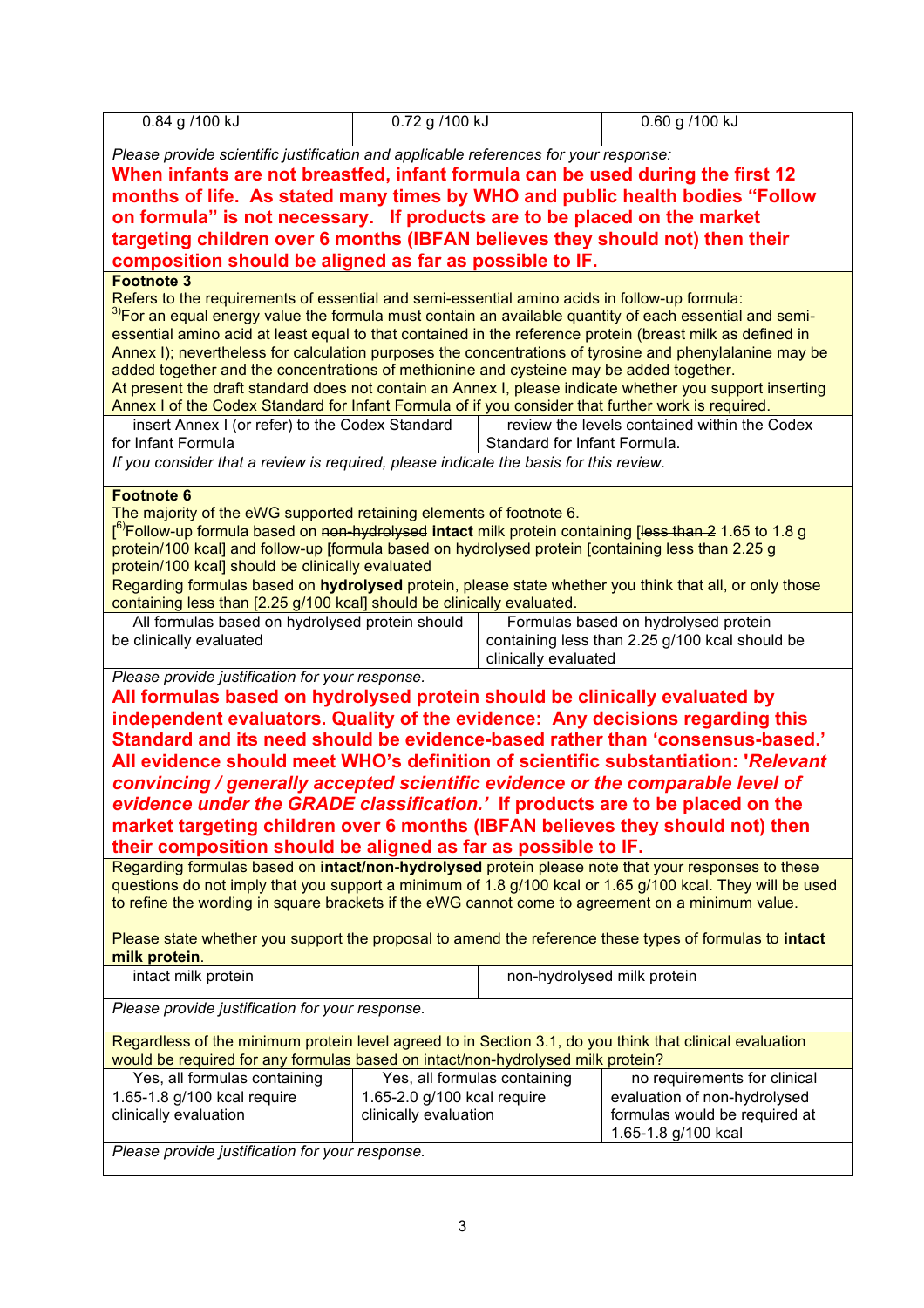**If** the eWG and Committee supported adoption of a minimum of 1.65 g/100 kcal for formula based on intact/non-hydrolysed milk protein, do you support the recommendation that the minimum protein level which requires clinical evaluation is placed in the footnote, rather than in the table? See **[Error! Reference](#page-0-0)  [source not found.](#page-0-0)** above

Yes and the set of the set of the set of the set of the set of the set of the set of the set of the set of the

## **Vitamin K**

| <b>Vitamin K</b>                                                                                                                                                  |                |                |            |  |  |
|-------------------------------------------------------------------------------------------------------------------------------------------------------------------|----------------|----------------|------------|--|--|
| The Chairs propose that the following drafting of vitamin K requirements for follow-up formula for<br>older infants is recommended for adoption by the Committee: |                |                |            |  |  |
| <b>Vitamin K</b>                                                                                                                                                  |                |                |            |  |  |
| <b>Unit</b>                                                                                                                                                       | <b>Minimum</b> | <b>Maximum</b> | <b>GUL</b> |  |  |
| mg/100 kcal                                                                                                                                                       | 4              |                | 27         |  |  |
| mg/100 kJ                                                                                                                                                         | 1              |                | 6.5        |  |  |
|                                                                                                                                                                   |                |                |            |  |  |
| Please comment on this proposal and provide your justification:                                                                                                   |                |                |            |  |  |
| If products are to be placed on the market targeting children over 6 months                                                                                       |                |                |            |  |  |
| (IBFAN believes they should not) then their composition should be aligned                                                                                         |                |                |            |  |  |
| as far as possible to IF.                                                                                                                                         |                |                |            |  |  |

## **Vitamin C**

| <b>Vitamin C</b>                                                                                                 |                                                                                                  |                  |                                                 |            |  |
|------------------------------------------------------------------------------------------------------------------|--------------------------------------------------------------------------------------------------|------------------|-------------------------------------------------|------------|--|
|                                                                                                                  | No eWG consensus was reached on the establishment of a minimum vitamin C value. Based on the eWG |                  |                                                 |            |  |
| responses, please provide rationale to support your preferred value in square brackets:                          |                                                                                                  |                  |                                                 |            |  |
| Vitamin C <sup>15)</sup>                                                                                         |                                                                                                  |                  |                                                 |            |  |
| <b>Unit</b>                                                                                                      | <b>Minimum</b>                                                                                   |                  | <b>Maximum</b>                                  | <b>GUL</b> |  |
| mg/100 kcal                                                                                                      | $[10]$                                                                                           | $[4]$            |                                                 | $70^{16}$  |  |
| mg/100 kJ                                                                                                        | $[2.5]$ $[0.96]$                                                                                 |                  |                                                 | $17^{16}$  |  |
| <sup>15)</sup> expressed as ascorbic acid                                                                        |                                                                                                  |                  |                                                 |            |  |
| <sup>16)</sup> This GUL has been set to account for possible high losses over shelf-life in liquid formulas; for |                                                                                                  |                  |                                                 |            |  |
| powdered products lower upper levels should be aimed for.                                                        |                                                                                                  |                  |                                                 |            |  |
| <b>Minimum levels</b>                                                                                            |                                                                                                  |                  |                                                 |            |  |
| $\Box$ Codex IF Standard                                                                                         |                                                                                                  |                  | $\Box$ EFSA                                     |            |  |
| 10 mg/100 kcal                                                                                                   |                                                                                                  |                  | 4 mg/100 kcal                                   |            |  |
| 2.5 mg/100 kJ                                                                                                    |                                                                                                  | 0.96 kJ/100 kcal |                                                 |            |  |
| Taking a precautionary approach and aligned with<br>Based on vitamin C requirement levels established            |                                                                                                  |                  |                                                 |            |  |
| the Codex Infant Formula Standard                                                                                |                                                                                                  |                  | by EFSA, taking into account that complementary |            |  |
|                                                                                                                  |                                                                                                  |                  | foods are consumed from six months.             |            |  |
| Please provide your preferred response:                                                                          |                                                                                                  |                  |                                                 |            |  |
| If products are to be placed on the market targeting children over 6 months                                      |                                                                                                  |                  |                                                 |            |  |
| (IBFAN believes they should not) then their composition should be aligned as far                                 |                                                                                                  |                  |                                                 |            |  |

**as possible to IF.**

**Zinc**

**Zinc**

Based on the views of the eWG and evidence provided, the Chairs propose the following drafting of zinc requirements for follow-up formula for older infants is recommended for adoption by the Committee **Zinc**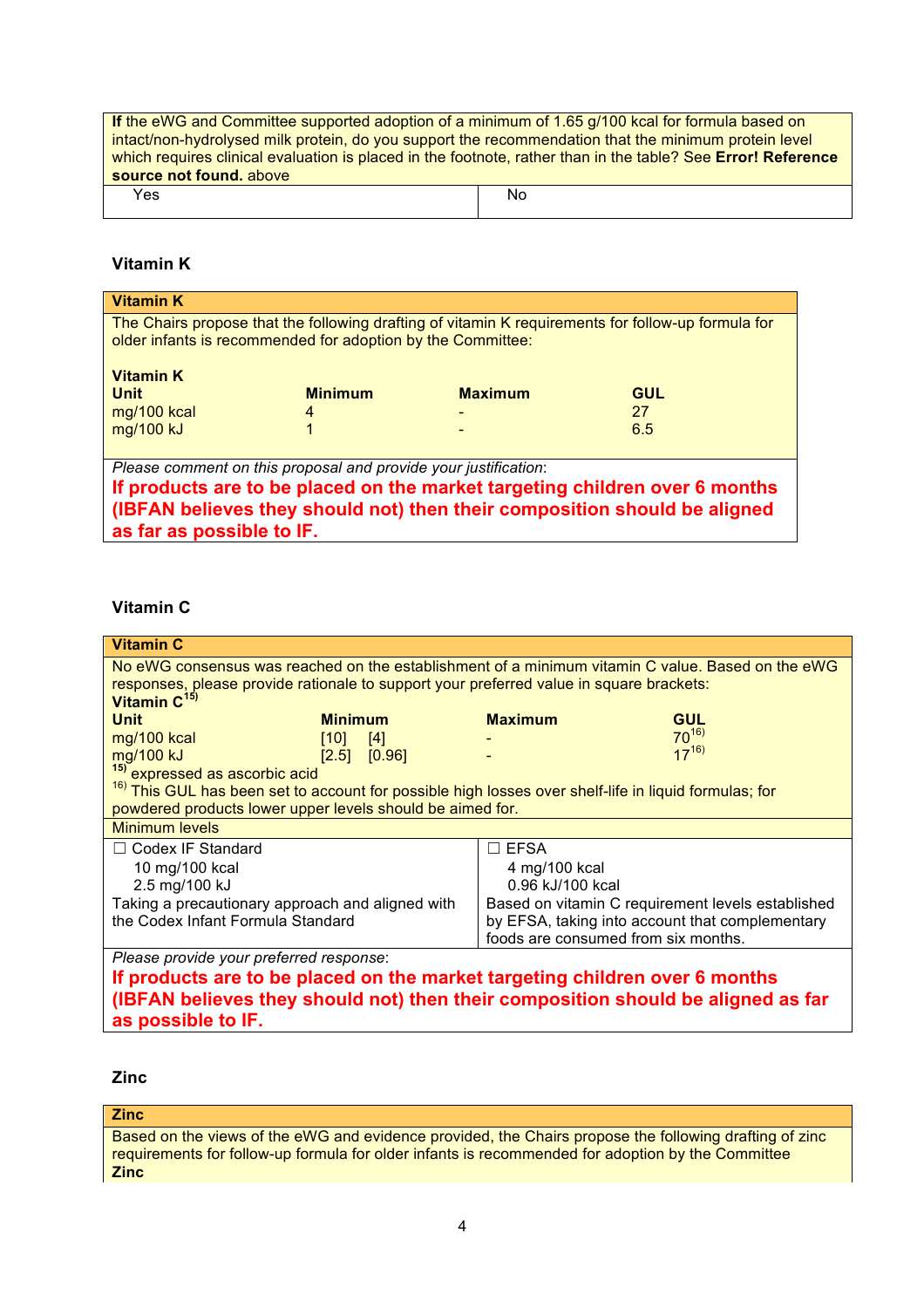| <b>Unit</b>                                                                                                 | <b>Minimum</b> | <b>Maximum</b>           | GUL  |
|-------------------------------------------------------------------------------------------------------------|----------------|--------------------------|------|
| mg/100 kcal                                                                                                 | 0.5            | $\overline{\phantom{0}}$ | 1.5  |
| mg/100 kJ                                                                                                   | 0.12           | $\overline{\phantom{0}}$ | 0.36 |
| $^{20}$ For Follow-up formula based on soy protein isolate a minimum value of 0.75 mg/100 kcal (0.18 mg/100 |                |                          |      |
| $kJ$ ).                                                                                                     |                |                          |      |
| Please comment on this proposal and provide your justification:                                             |                |                          |      |
|                                                                                                             |                |                          |      |

# **Optional Ingredients: DHA**

| <b>Maximum</b>                                                                                                                                                                                                                                                                                                                                                                                                                                                                                                                                                                                                                 | No consensus was reached on the need for a minimum level, as a compromise could you accept that a<br>statement is included in the footnote stating that national authorities can establish minimum requirements<br><b>GUL</b><br>0.5<br><sup>21)</sup> If docosahexaenoic acid (22:6 n-3) is added to follow-up formula, arachidonic acid (20:4 n-6) contents<br>should reach at least the same concentration as DHA. The content of eicosapentaenoic acid (20:5 n-3),<br>which can occur in sources of LC-PUFA, should not exceed the content of docosahexaenoic acid.<br>Competent national and/or regional authorities may deviate from the above conditions, as appropriate for |  |  |
|--------------------------------------------------------------------------------------------------------------------------------------------------------------------------------------------------------------------------------------------------------------------------------------------------------------------------------------------------------------------------------------------------------------------------------------------------------------------------------------------------------------------------------------------------------------------------------------------------------------------------------|-------------------------------------------------------------------------------------------------------------------------------------------------------------------------------------------------------------------------------------------------------------------------------------------------------------------------------------------------------------------------------------------------------------------------------------------------------------------------------------------------------------------------------------------------------------------------------------------------------------------------------------------------------------------------------------|--|--|
| No                                                                                                                                                                                                                                                                                                                                                                                                                                                                                                                                                                                                                             |                                                                                                                                                                                                                                                                                                                                                                                                                                                                                                                                                                                                                                                                                     |  |  |
| When infants are not breastfed, infant formula can be used during the first 12<br>months of life. If products are to be placed on the market for children over 6<br>months (IBFAN believes they should not) then their composition should be<br>aligned as far as possible to IF.<br>Optional ingredients are used for marketing purposes and come with additional<br>risks, such as more additives and contaminants in the product as well as<br>unintended risks. It is essential that the Precautionary Principle is used and that<br>"optional" ingredients are added only when they have been found to be<br>"essential". |                                                                                                                                                                                                                                                                                                                                                                                                                                                                                                                                                                                                                                                                                     |  |  |
| The Quality of the evidence used to determine this must meet WHO's definition of<br>scientific substantiation: 'Relevant convincing / generally accepted scientific<br>evidence or the comparable level of evidence under the GRADE classification.'                                                                                                                                                                                                                                                                                                                                                                           |                                                                                                                                                                                                                                                                                                                                                                                                                                                                                                                                                                                                                                                                                     |  |  |
| DHA: Given the lack of post-market surveillance and the weakness and<br>inconsistency of the available evidence - especially in relation to its efficacy for<br>older babies – steps must be taken to limit any risk of the addition of DHA.                                                                                                                                                                                                                                                                                                                                                                                   |                                                                                                                                                                                                                                                                                                                                                                                                                                                                                                                                                                                                                                                                                     |  |  |
| for the optional addition of DHA at their discretion.                                                                                                                                                                                                                                                                                                                                                                                                                                                                                                                                                                          |                                                                                                                                                                                                                                                                                                                                                                                                                                                                                                                                                                                                                                                                                     |  |  |

# **Optional Ingredients: L(+) lactic acid producing cultures**

| Optional addition L(+) lactic acid producing cultures                                                         |                                                                                                          |      |  |  |
|---------------------------------------------------------------------------------------------------------------|----------------------------------------------------------------------------------------------------------|------|--|--|
| [3.3.2.4 Only $L(+)$ lactic acid producing cultures may be used]                                              |                                                                                                          |      |  |  |
|                                                                                                               | Several eWG members noted there are two purposes for the addition of L(+) lactic acid producing cultures |      |  |  |
| referring to both the acidification of formula and supplementation with probiotics.                           |                                                                                                          |      |  |  |
| Please indicate if you consider that the sub-Section 3.3.2.4 (Optional ingredients) should refer to one, or   |                                                                                                          |      |  |  |
| both types of addition.                                                                                       |                                                                                                          |      |  |  |
| $\Box$ Two purposes: acidification of<br>$\Box$ For the purpose of acidification<br>$\Box$ For the purpose of |                                                                                                          |      |  |  |
| supplementing with probiotics<br>formula and supplementation<br>of formula only. Contains                     |                                                                                                          |      |  |  |
| with probiotics                                                                                               | minimal amounts of viable                                                                                | only |  |  |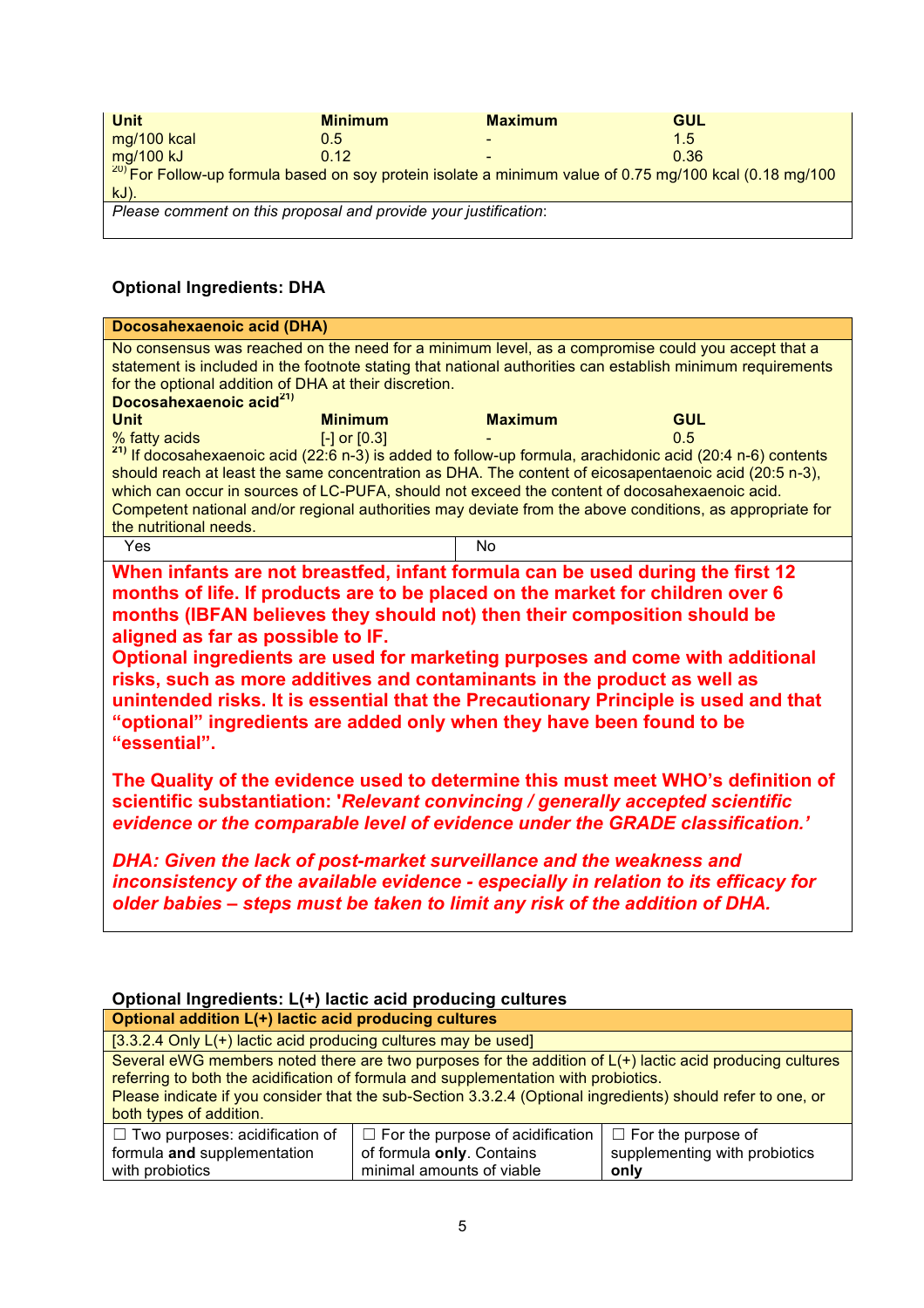| .<br>$\sim$<br>$\sim$<br>. . |  |
|------------------------------|--|
|                              |  |
|                              |  |

*Please provide justification for your preferred response*:

**A number of meta analysis have determined that there is insufficient evidence for the claims made for the addition of live microrganisms to infant milks. However there is evidence of potential health risks associated with unknown long-term consequences of microbial additions. There can be serious health consequences when the products are in powdered form and are reconstituted at temperatures to preserve the added** *Lactobacilli,* **below temperatures recommended for safe preparation. This increases the risk of infection from Cronobacter and Salmonella organisms.**

**Such risks are particularly significant for formula fed infants, who are a highly vulnerable group for infection due to their immuno-compromised status.**

If you consider that standard should allow for both types of addition, please indicate if you think that this should be captured within 3.3.2.4, or as two separate clauses within the Optional Ingredients Section (Section 3.3.2).

Based on your response above, and considering that principles for optional addition of ingredients (3.3.2.1 and 3.3.2.2) apply, do you consider that any of the following additional concepts need to be included in any proposed amended wording, please tick all that apply.

 $\Box$  The safety and suitability of the addition of strains shall be demonstrated by generally accepted scientific evidence

 $\Box$  Follow-up formula prepared ready for consumption must contain significant amounts of the viable bacteria

 $\Box$  For the purpose of producing acidified formulas

☐ Non-pathogenic lactic acid cultures may be used

**OR**

 $\Box$  No additional wording is required. Alignment with the Codex Infant Formula Standard

*Please provide justification for your response and any proposed draft text*: *Same as above*

# **ESSENTIAL COMPOSITION OF FOLLOW-UP FORMULA FOR OLDER YOUNG CHILDREN (12-36 MONTHS)**

**IBFAN recommends changing the name of these products to '***Processed milks for young children'* **and to remove the term formula so that these products do not become confused with Infant Formula. The term "formula" can imply feeding by bottle which can undermine breastfeeding, increase dental caries and problems of malocclusion and exacerbate the risk of childhood obesity.**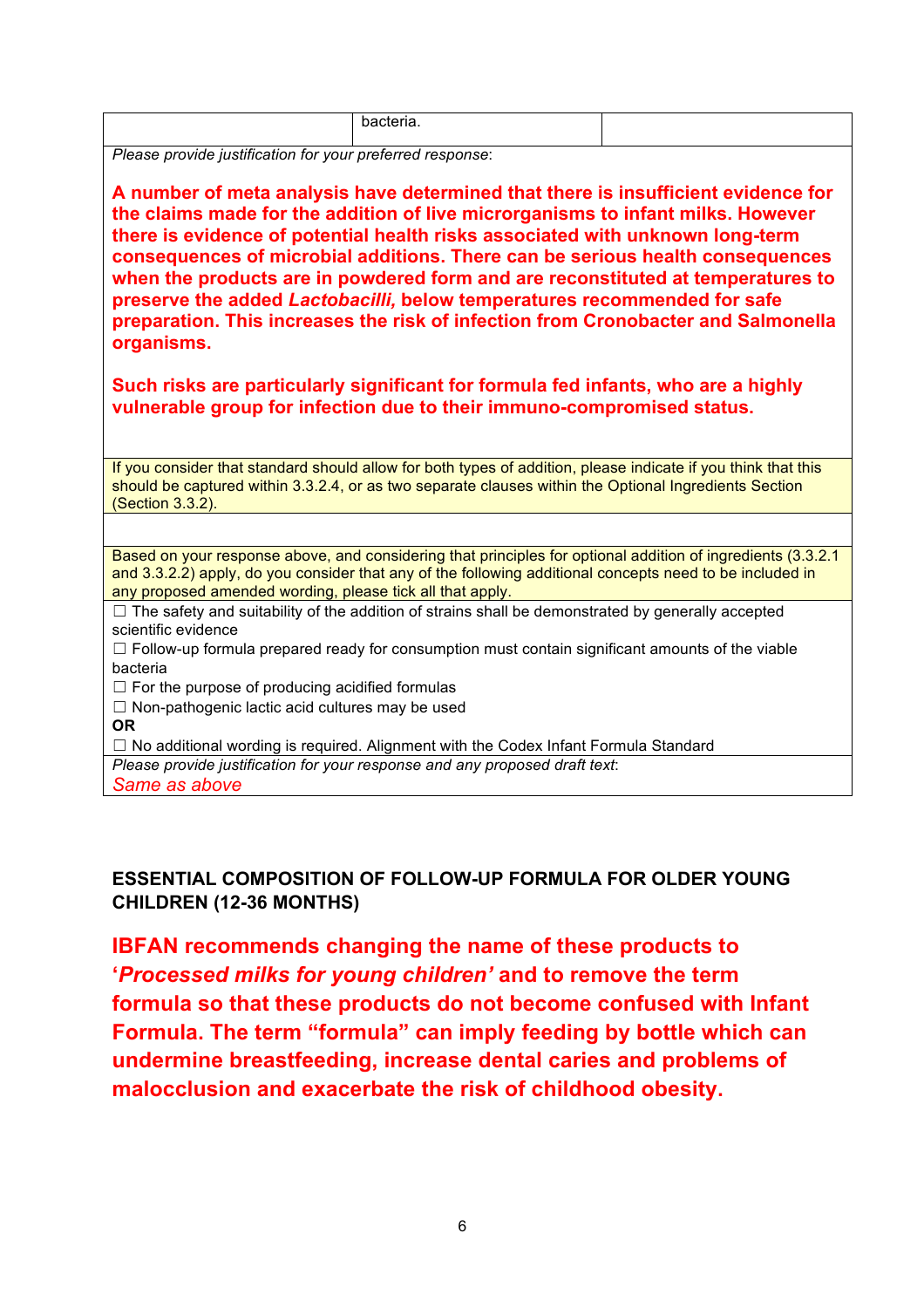## **Proposed approach**

#### **Mandatory (core) composition**

Do you support the approach taken for determining the mandatory (core) composition, as well as identifying those nutrients requiring specific compositional parameters, that is :

- Evidence to support nutritional issues for young children of global concern;
- Contribution to the overall nutritional quality/integrity of the product;
- The contribution of key nutrients from cows milk for equivalence; and
- The strength of committee support for including in the core composition.

*Answer:*

**If the term "milk" is used in the definition and product name then the composition must meet the requirements for use of the word "milk".** 

Should there be a minimum number of principles that each nutrient must meet in order for it to be considered part of the mandatory (core) composition, or requiring specific compositional parameters in follow-up formula for young children? Please state what this should be. *Answer:*

**The modification of nutrients in processed milks should not undermine or put at risk adherence to global or national or public health policies. Any commercial promotion that encourages excessive intake of nutrients and dependence on highly processed products contradicts the intent of WHA Resolutions 63.23 and 69/9 and the Guidance on ending the inappropriate marketing of foods for infants and young children. (A69/7 Add 1) and the WHO Global Strategy on Infant and Young Child Feeding.** 

**After an extensive literature review EFSA recommended minimal compositional difference between IF and FOF (apart from a slight difference in target iron levels). EFSA also found no scientific evidence, or insufficient evidence, to support the inclusion of many of the ingredients commonly used in formulas and promoted as having a health benefit. EFSA went further to warn that the unnecessary addition of nutrients can be a burden to a young child's metabolism: (our emphasis)**

**"***From a nutritional point of view, the minimum contents of nutrients in infant and follow-on formula proposed by the Panel cover the nutritional needs of virtually all healthy infants born at term and there is no need to exceed these amounts in formulae, as nutrients which are not used or stored have to be excreted and this may put a burden on the infant's metabolism. Therefore, the Panel emphasises that maximum amounts should be interpreted not as target values but rather as upper limits of a range which should not be exceeded."4*

### **Voluntary Nutrient Additions**

*Further to the mandatory (core) composition, other essential nutrients may be added to follow-up formula*  for young children, either as a mandated addition to the (core) composition required by national *authorities, or as a voluntary addition by manufacturers. These nutrients can be chosen from the essential composition of follow-up formula for older infants. The nutrient levels must be:*

- *as per the min, max, GULs stipulated for follow-up formula for older infants; or*
- *based on the min, max, GULs stipulated for follow-up formula for older infants, and amended if the nutritional needs of the local population and scientific justification warrants deviating from the level stipulated for older infants, or*
- *in conformity with the legislation of the country in which the product is sold.*

l <sup>4</sup> *Scientific Opinion on the essential composition of infant and follow-on formulae, EFSA, EFSA Journal 2014;12(7):3760*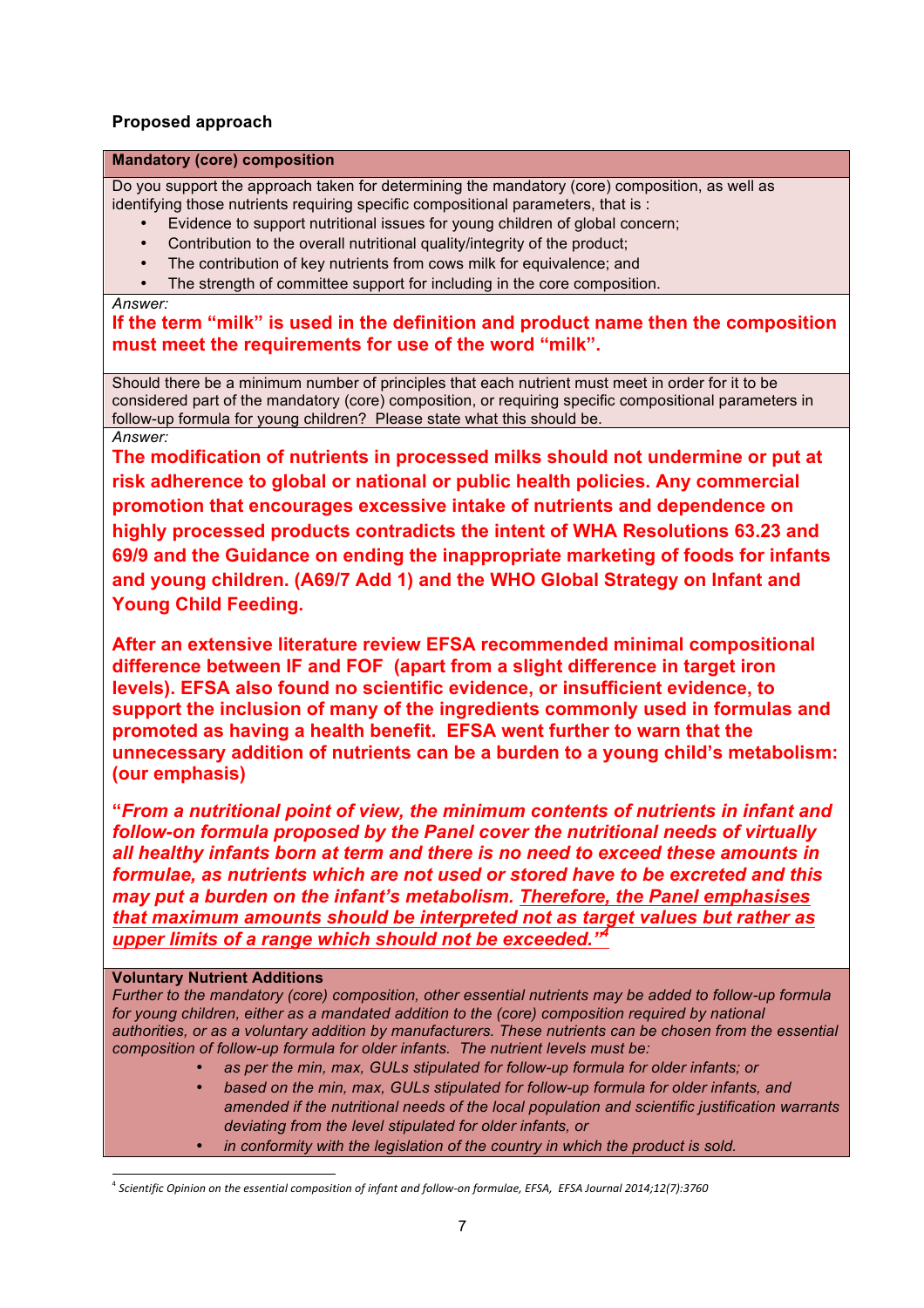*Note: all footnotes relevant to these listed essential nutrients, also apply when added to follow-up formula for young children*

### **QUESTION:**

Please comment on the proposed approach presented above for the voluntary addition of other essential nutrients. If you do not support this approach, please present an alternative approach with justification.

## **IBFAN does not support "voluntary nutrient additions".**

**It should again be noted that these modified milks are not necessary nutritionally and that normal mammalian milk such as cow's milk is a much cheaper and safer source of nutrients and can easily fit into the complementary feeding diet for older infants and young children.**

### **QUESTION:**

Are there any essential nutrients that are not part of the proposed mandatory (core) composition, where the levels would need to be different to that for follow-up formula for older infants, noting that the principles would allow for deviating from the level stipulated for older infants if the nutrient needs of the local population and scientific justification warrants this? Please provide justification for your answer.

#### **Answer:**

*Please provide justification for your answer:*

**IBFAN does NOT agree. Since human milk is a substantial source of energy and nutrients in the diet of young children, we propose that processed milks must align as closely as possible to IF composition. We do not agree with the principle stated here that is a reiteration of bullet point 2 above.** 

#### **Optional Ingredients**

- In addition to the [mandatory (core)] compositional requirements [and voluntary essential nutrient provisions] listed under [insert appropriate subsection] to [and] [insert appropriate subsection], other ingredients or substances may be added to follow-up formula for older infants [young children] where the safety and suitability of the optional ingredient for particular nutritional purposes, at the level of use, is evaluated and demonstrated by generally accepted scientific evidence.
- When any of these ingredients or substances is added, the formula shall contain sufficient amounts to achieve the intended effect, [taking into account levels in human milk].
- [The following substances may be added in conformity with national legislation, in which case their content per 100 kcal (100kJ) in the Follow-up Formula ready for consumption shall not exceed the levels listed below. This is not intended to be an exhaustive list, but provides a guide for competent national and/or regional authorities as to appropriate levels when these substances are added]. The Chairs propose deleting the third bullet point in preference for a principles based approach rather than inclusion of any substances in a list.

## **QUESTION:**

Please comment on the proposed approach and principles presented above for the voluntary addition of optional ingredients and substances to follow-up formula for young children. If you do not support this approach, please present an alternative approach with justification.

#### **Answer:**

*Please provide justification for your answer:*

**IBFAN is of the opinion that the composition of these processed milks must be aligned either to infant formula or to unsweetened, unflavoured milk. If there is to be a standard for these products then it must meet WHO's definition of scientific substantiation: '***Relevant convincing / generally accepted scientific evidence or the comparable level of evidence under the GRADE classification.'* 

**The scientific basis for the efficacy and safety of voluntary ingredients is weak at best and all too often relies of governments requesting scientific substantiation of efficacy from manufacturers. This is a totally inadequate approach for such a vulnerable target population. Instead the Standard should require that:**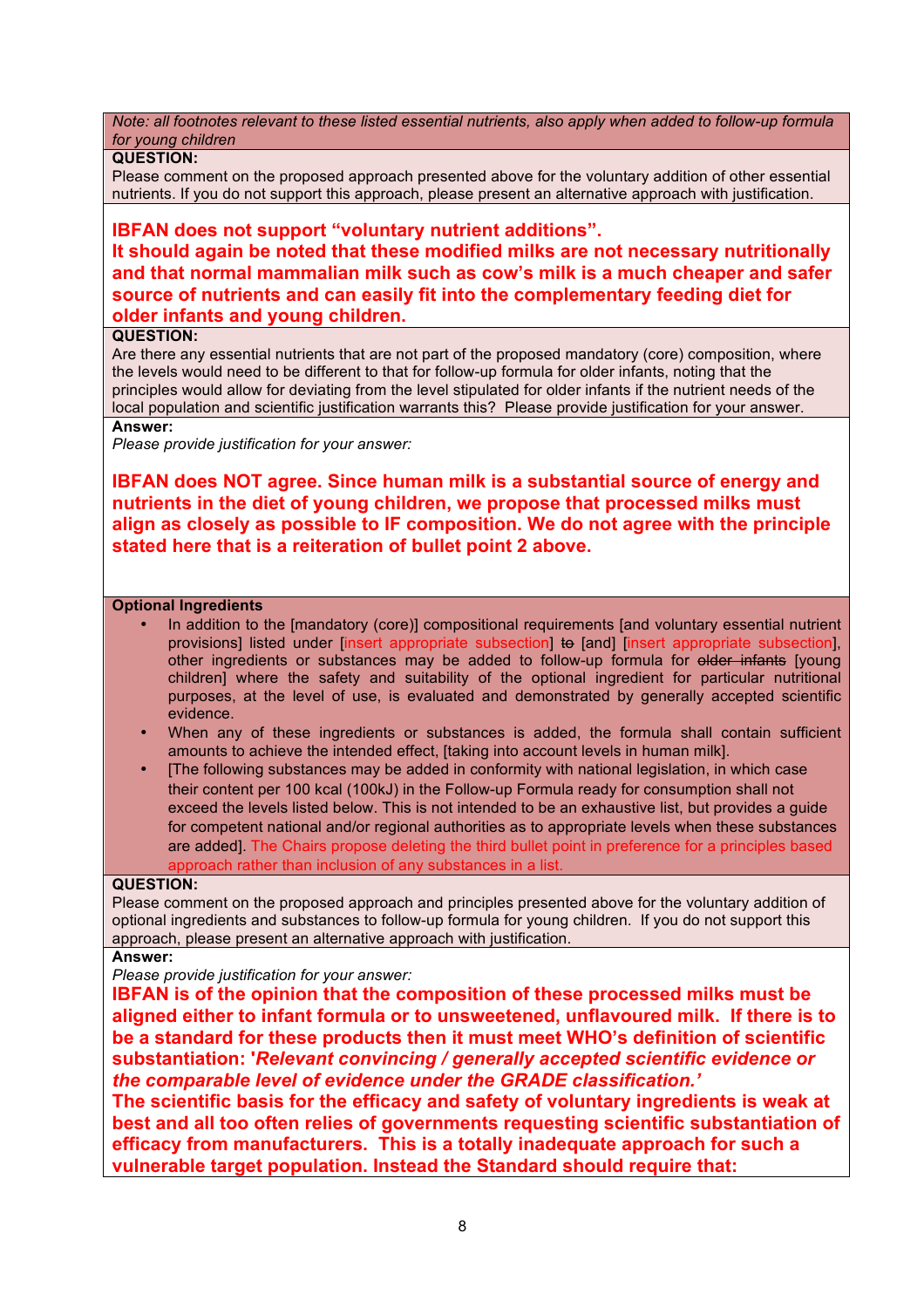|                             | a) all ingredients used in products for this should be pre-authorised following<br>rigorous independent scrutiny, (with particular care over new technologies,<br>such as nanotechnologies;                                                                                                                                                                                                                                                                                                                                                                                                                                   |
|-----------------------------|-------------------------------------------------------------------------------------------------------------------------------------------------------------------------------------------------------------------------------------------------------------------------------------------------------------------------------------------------------------------------------------------------------------------------------------------------------------------------------------------------------------------------------------------------------------------------------------------------------------------------------|
|                             | b) systematic reviews of all available evidence should be carried out<br>independently of the manufacturers and distributers of the products in<br>question;                                                                                                                                                                                                                                                                                                                                                                                                                                                                  |
|                             | c) evidence should be reviewed on a regular basis to ensure infants are not<br>exposed to levels of nutrients that might put a burden on their metabolism,<br>(a concern already raised by EFSA); <sup>5</sup>                                                                                                                                                                                                                                                                                                                                                                                                                |
|                             | d) regular post market surveillance should occur indicating the frequency of<br>such reviews;                                                                                                                                                                                                                                                                                                                                                                                                                                                                                                                                 |
|                             | e) food ingredients not listed as essential should be kept to the bare<br>minimum;                                                                                                                                                                                                                                                                                                                                                                                                                                                                                                                                            |
|                             | The addition of optional ingredients creates opportunities for idealising<br>promotional including health and nutrition                                                                                                                                                                                                                                                                                                                                                                                                                                                                                                       |
|                             | UK Government's Scientific Advisory Committee on Nutrition (SACN) stated that<br>the notion of optional/voluntary ingredients is unethical: " If an ingredient is<br>unequivocally beneficial as demonstrated by independent review of scientific data<br>it would be unethical to withhold it for commercial reasons. Rather it should be<br>made a required ingredient of infant formula in order to reduce existing risks<br>associated with artificial feeding. To do otherwise is not in the best interests of<br>children, and fails to recognise the crucial distinction between these products and<br>other foods."11 |
| <b>QUESTION:</b>            | Please comment on whether the second principle (bullet point 2) should include the requirement that<br>levels of optional ingredients or substances should 'take into account levels in human milk' for follow-up<br>formula for young children. Please provide justification for your answer.                                                                                                                                                                                                                                                                                                                                |
| Answer:                     | Please provide justification for your answer:<br>See above. IBFAN does not agree with the addition of "optional ingredients".                                                                                                                                                                                                                                                                                                                                                                                                                                                                                                 |
| <b>QUESTION:</b><br>Answer: | Do you support deletion of the third bullet point for follow-up formula for young children?                                                                                                                                                                                                                                                                                                                                                                                                                                                                                                                                   |
|                             |                                                                                                                                                                                                                                                                                                                                                                                                                                                                                                                                                                                                                               |

*Please provide justification for your answer:* **See above. IBFAN does not agree with the addition of "optional ingredients".**

## **Energy contribution from macronutrients**

**Energy contribution from macronutrients**

Please provide comment and justification as to whether it is necessary to define specific macronutrient

l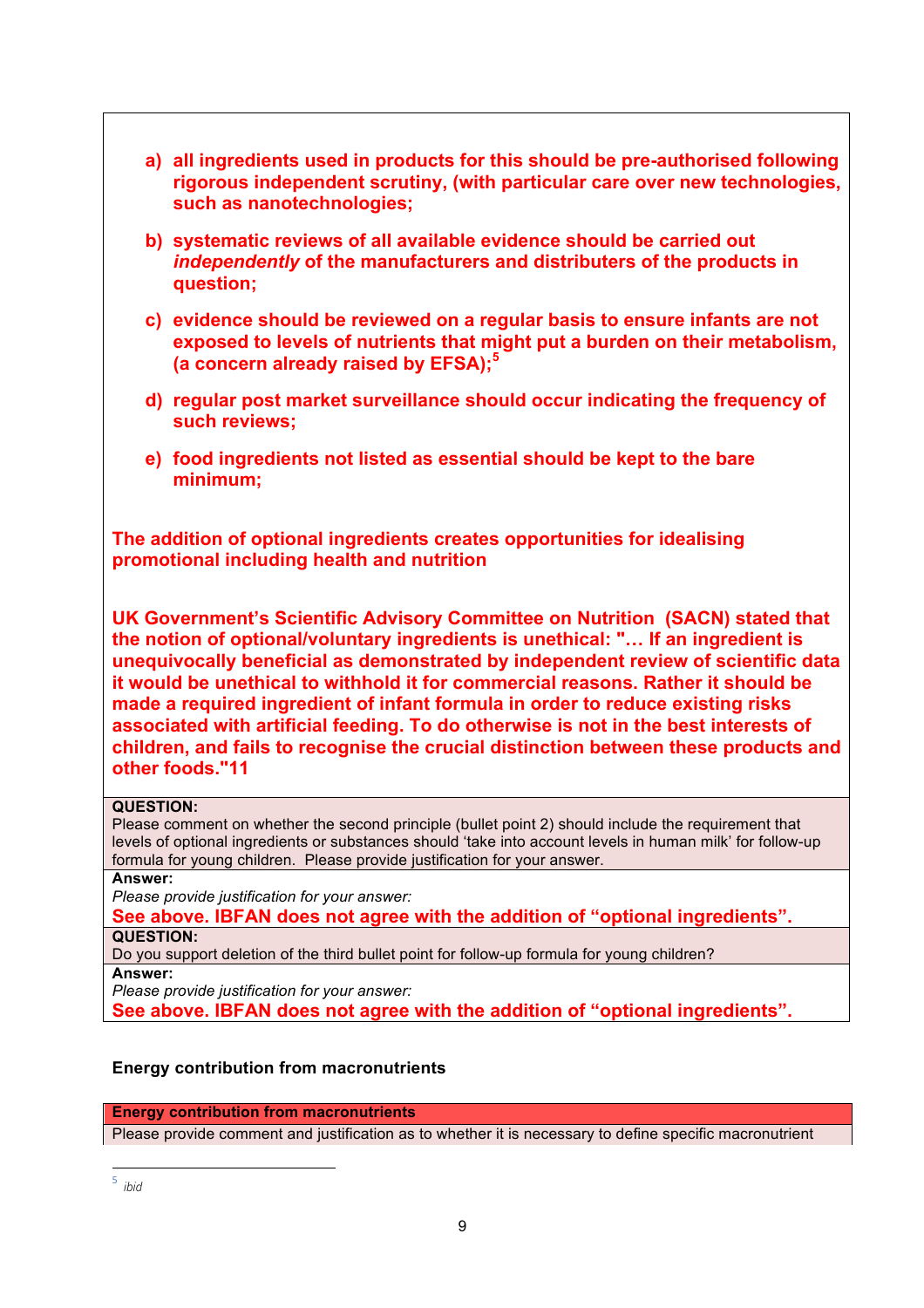percentage contribution to overall energy.

*Answer:*

**The overall energy content of products targeting children over 12 months must be controlled. The products currently on the market include a wide range of highly unsuitable products with very high sugar intakes – These products may well fall within the permitted range of the current standard (that does not specify minimum and maximum carbohydrate contents). This could allow 58% of energy in the product to come from free sugars.** 

**Any Codex Standard or Guidance must help Member states establish policies that will achieve policy coherence with WHO norms on sugar, salt, etc.**

### **Energy**

| <b>Energy</b>                                                                                            |                |                                                                                                        |  |
|----------------------------------------------------------------------------------------------------------|----------------|--------------------------------------------------------------------------------------------------------|--|
|                                                                                                          |                | Members of the eWG have recommended that the energy density of follow-up formula for young children    |  |
| should be established, and the following levels proposed:                                                |                |                                                                                                        |  |
| <b>Energy</b>                                                                                            |                |                                                                                                        |  |
| Unit                                                                                                     | <b>Minimum</b> | <b>Maximum</b>                                                                                         |  |
| kcal/100 ml                                                                                              | [60]<br>[45]   | [70]                                                                                                   |  |
| kJ/100 ml                                                                                                | [188]<br>[250] | [293]                                                                                                  |  |
|                                                                                                          |                | Should the range for the energy density of follow-up formula for young children accommodate the energy |  |
|                                                                                                          |                | content of full fat cows' milk and reduced fat cows' milk, or align with the minimum energy density of |  |
| follow-up formula for older infants?                                                                     |                |                                                                                                        |  |
| $\Box$ FUF-older infants & full fat cows' milk                                                           |                | Reduced fat cows' milk (~1.5-2% fat)                                                                   |  |
| 60 kcal/100ml                                                                                            |                | 45 kcal/100 ml                                                                                         |  |
| 250 kJ/100 ml                                                                                            |                | 188 kJ/100 ml                                                                                          |  |
| Please provide justification for your answer                                                             |                |                                                                                                        |  |
|                                                                                                          |                |                                                                                                        |  |
| Do you support establishing a maximum energy density for follow-up formula for young children? If so, do |                |                                                                                                        |  |
| you have suggestions as to how this level should be derived?                                             |                |                                                                                                        |  |
| Answer:                                                                                                  |                |                                                                                                        |  |

## **Protein**

**Protein** Considering the eWG's varied views, are minimum and maximum requirements necessary? If so, please state your preferred approach on how to establish protein requirements? *Please provide justification for your answer* Should there be requirements for protein quality? If so how this might be achieved? Please consider both the current Follow-up formula standard, and proposals within the draft standard for older infants.

*Please provide justification for your answer*

## **Total Fat**

**Total fat**

Based on the eWG recommendation to establish total fat requirements, please state your preferred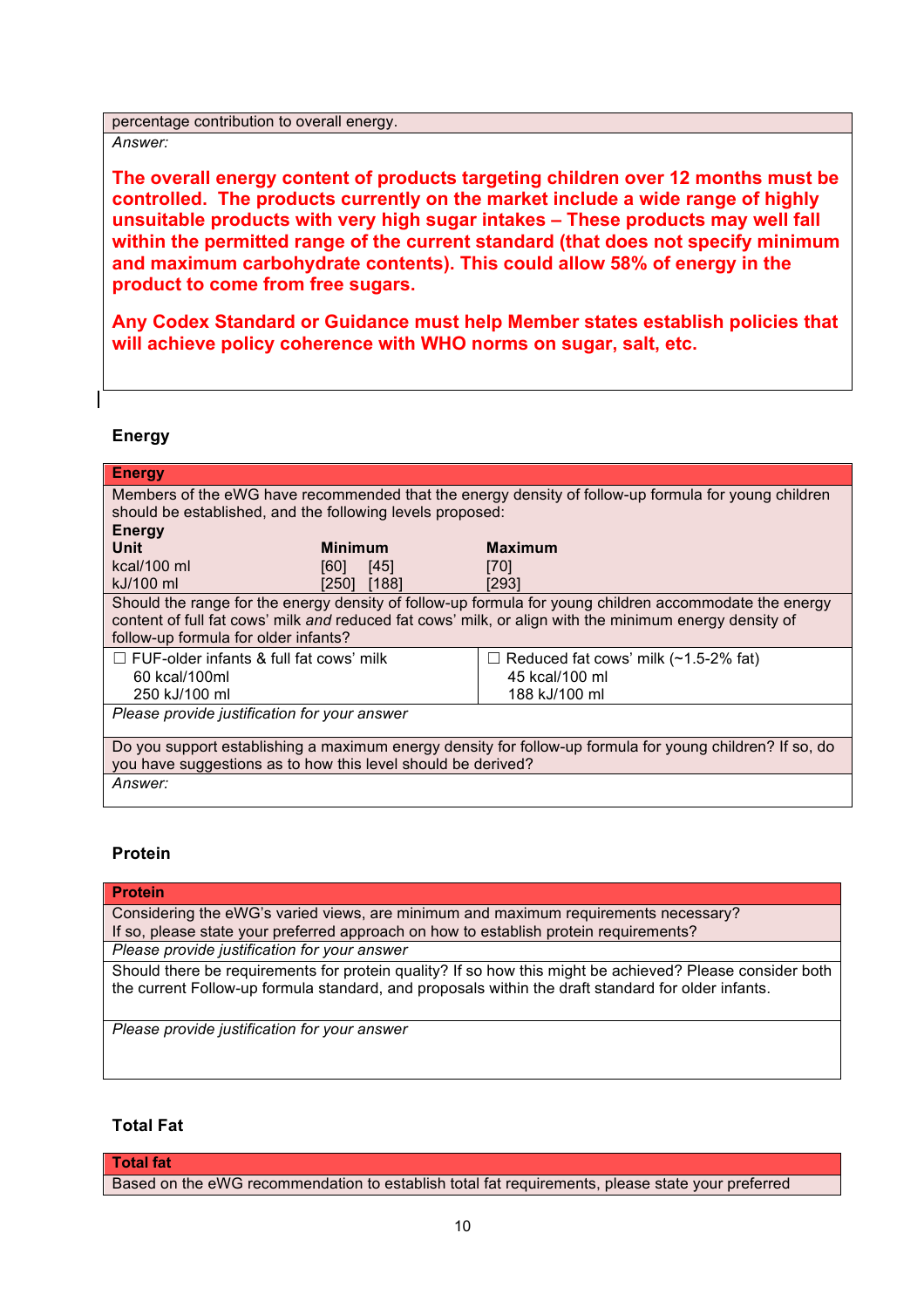| minimum total fat value?                                                                         |                                                      |  |  |  |
|--------------------------------------------------------------------------------------------------|------------------------------------------------------|--|--|--|
| $\Box$ Current Codex FUF standard                                                                | $\Box$ Proposed Codex FUF standard for older infants |  |  |  |
| 3.0 g/100 kcal                                                                                   | 4.4 g/100 kcal                                       |  |  |  |
| 0.7 g/100 kJ                                                                                     | 1.1 g/100 kJ                                         |  |  |  |
| $\Box$ Reduced fat cows' milk                                                                    | $\Box$ Alternative value, please specify             |  |  |  |
| 3.5 g/100 kcal                                                                                   |                                                      |  |  |  |
| 0.8 g/100 kJ                                                                                     |                                                      |  |  |  |
| Please provide justification for your answer                                                     |                                                      |  |  |  |
|                                                                                                  |                                                      |  |  |  |
|                                                                                                  |                                                      |  |  |  |
| Based on the eWG recommendation to establish total fat requirements, please state your preferred |                                                      |  |  |  |
| maximum total fat value?                                                                         |                                                      |  |  |  |
| $\Box$ Proposed FUF-older infants & cows' milk                                                   | $\Box$ Alternative value, please specify             |  |  |  |
| 6.0 g/100 kcal                                                                                   |                                                      |  |  |  |
| 1.4 g/100 kJ                                                                                     |                                                      |  |  |  |
| Please provide justification for your answer                                                     |                                                      |  |  |  |
|                                                                                                  |                                                      |  |  |  |
|                                                                                                  |                                                      |  |  |  |

# **Essential Fatty acids**

| <b>Lipids</b>                                                                                                                                                                                                                                                                                                                     |           |  |
|-----------------------------------------------------------------------------------------------------------------------------------------------------------------------------------------------------------------------------------------------------------------------------------------------------------------------------------|-----------|--|
| Based on the eWG recommendation to give consideration to the fatty acid profile of follow-up formula for<br>young children, including maximum levels for trans fat, and noting the levels in full fat and reduced fat<br>cows' milk, please state your preferred levels (with justification) as below:                            |           |  |
| Should levels for linoleic acid, $\alpha$ -linolenic acid and phospholipids be established for follow-up formula for<br>young children? Please stipulate what these levels should be; min, max, GUL.                                                                                                                              |           |  |
| Please provide justification for your answers.                                                                                                                                                                                                                                                                                    |           |  |
| Should a range for the ratio of linoleic: a-Linolenic acid be established for follow-up formula for young<br>children?                                                                                                                                                                                                            |           |  |
| $\Box$ Yes                                                                                                                                                                                                                                                                                                                        | $\Box$ No |  |
| Should this be a minimum of 5:1 and a maximum<br>of 15:1 as per the Codex Infant Formula Standard,<br>the proposed Standard for Follow-up Formula for<br>Older Infants and the recommendations of the<br>2015 IEG?<br>$\Box$ Yes<br>$\Box$ No<br>$\Box$ Alternative, please specify and provide<br>justification for your answer. |           |  |
| Should a maximum percentage fat for lauric and myristic acid be established for follow-up formula for<br>young children?                                                                                                                                                                                                          |           |  |
| $\Box$ Yes                                                                                                                                                                                                                                                                                                                        | $\Box$ No |  |
| Should this level be ≤20% of fat as per the Codex<br>Infant Formula Standard, and the proposed<br>Standard for Follow-up Formula for Older Infants,<br>and noting this would accommodate full fat and                                                                                                                             |           |  |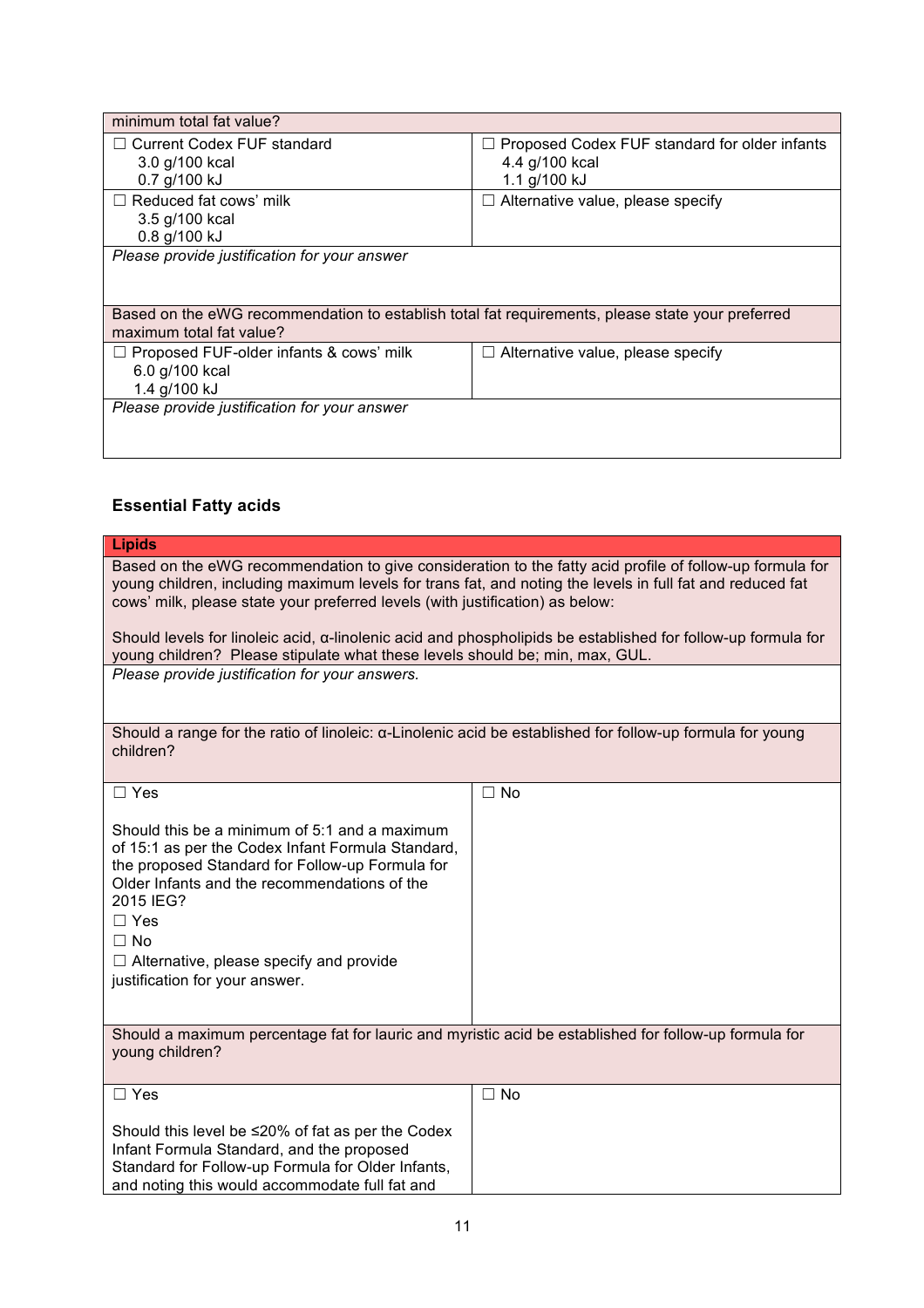| reduced fat cows' milk?<br>$\Box$ Yes<br>$\Box$ No<br>$\Box$ Alternative, please specify and provide<br>justification for your answer.                                                                                                   |      |  |
|------------------------------------------------------------------------------------------------------------------------------------------------------------------------------------------------------------------------------------------|------|--|
| Should a maximum level for trans fat be established for follow-up formula for young children? If you<br>support a maximum level, please state what percentage of fat this should be.                                                     |      |  |
| $\Box$ Yes<br>Please state what the maximum level should be.<br>and provide justification for your answer.                                                                                                                               | ⊐ No |  |
| Should the proposed footnote 7 for the Codex Standard for Follow-up Formula for older infants<br>(Commercially hydrogenated oils and fats shall not be used in follow-up formula) also apply to follow-up<br>formula for young children? |      |  |
| Please provide justification for your answer.                                                                                                                                                                                            |      |  |

# **Carbohydrates**

| <b>Total Available Carbohydrates</b>                                                                                  |                                                                                  |  |  |
|-----------------------------------------------------------------------------------------------------------------------|----------------------------------------------------------------------------------|--|--|
| Is a minimum available carbohydrate level required, if a consensus is reached on establishing minimum                 |                                                                                  |  |  |
| and maximum levels for energy, protein and total fat?                                                                 |                                                                                  |  |  |
| Yes                                                                                                                   | <b>No</b>                                                                        |  |  |
| Please provide your rationale:                                                                                        |                                                                                  |  |  |
| If you support establishing a minimum available carbohydrates level, what level do you support?                       |                                                                                  |  |  |
| Full fat cows' milk                                                                                                   | IEG 2015 and proposed Codex FUF-OI                                               |  |  |
| 7.5 mg/100 kcal                                                                                                       | 9.0 mg/100 kcal                                                                  |  |  |
| 1.8 mg/100 kJ                                                                                                         | 2.2 mg/100 kJ                                                                    |  |  |
| Please provide your rationale:                                                                                        |                                                                                  |  |  |
| If limits are established for sugars, is there a need to also set a maximum/GUL for total available<br>carbohydrates? |                                                                                  |  |  |
| $\Box$ Yes                                                                                                            | <b>No</b>                                                                        |  |  |
| Please provide your rationale:                                                                                        |                                                                                  |  |  |
|                                                                                                                       | Yes. It is essential that a maximum figure is specified. Without a maximum value |  |  |
| then fortified milks for young children will continue to provide significant amounts                                  |                                                                                  |  |  |
| of unnecessary free sugars to the diets of young children.                                                            |                                                                                  |  |  |
| If these products are to be placed on the market they should not be sweetened                                         |                                                                                  |  |  |
| (with free or intense sugars) or flavoured.                                                                           |                                                                                  |  |  |
| If you support a limit for total available carbohydrates, should a maximum level or GUL be established?               |                                                                                  |  |  |
| Yes, a maximum level should be established                                                                            | Yes, a GUL level should be established                                           |  |  |
| Please provide your rationale:                                                                                        |                                                                                  |  |  |
| If you support establishing a maximum/GUL, do you support 14 mg/100 kcal (3.3 mg/100 kJ)?                             |                                                                                  |  |  |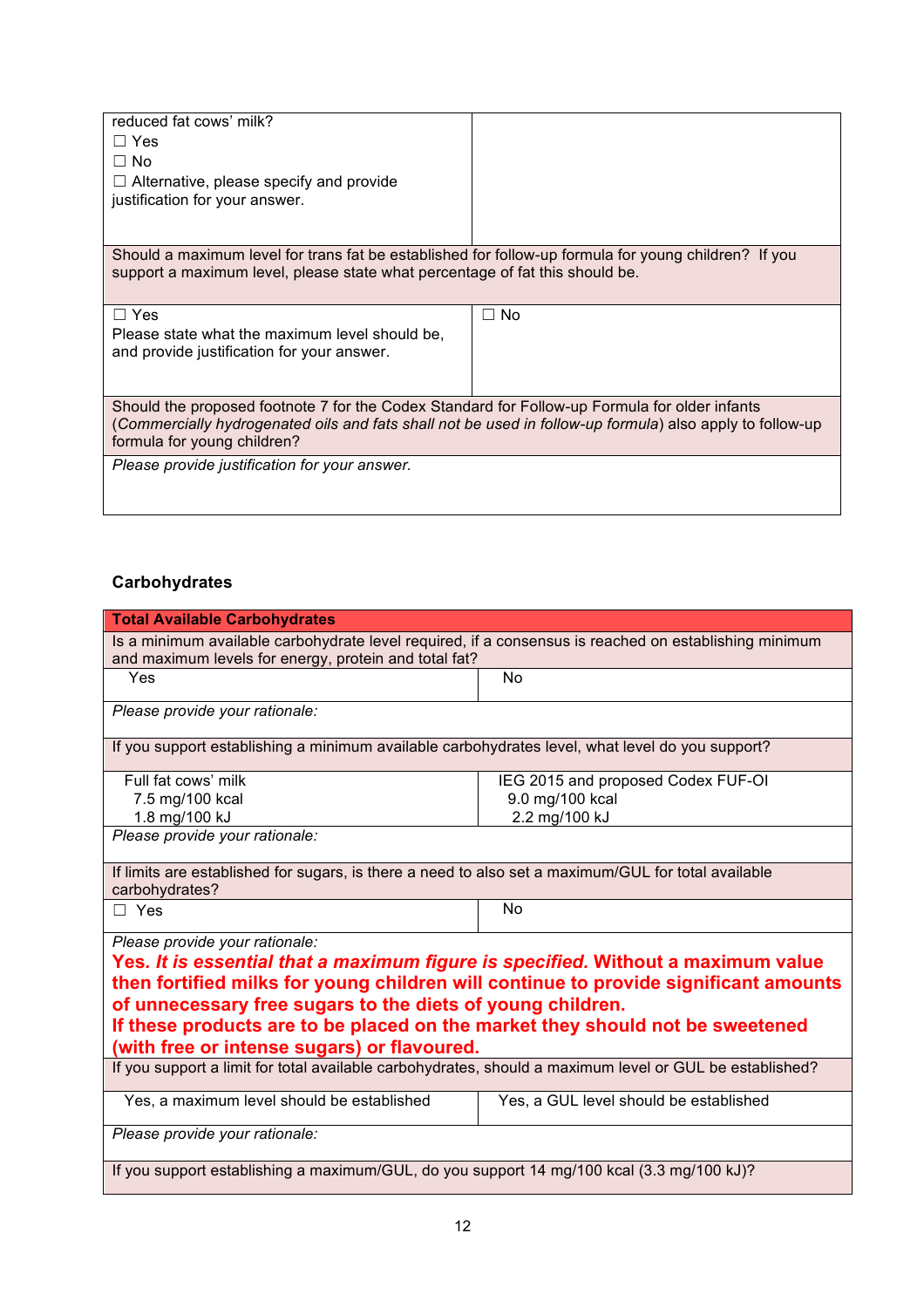| Yes                                                                                                                                                                                                                                                                                                                                                                                                                                                                                                                                                                                                                                                                                                          | No (please specify your alternative). |
|--------------------------------------------------------------------------------------------------------------------------------------------------------------------------------------------------------------------------------------------------------------------------------------------------------------------------------------------------------------------------------------------------------------------------------------------------------------------------------------------------------------------------------------------------------------------------------------------------------------------------------------------------------------------------------------------------------------|---------------------------------------|
| Please provide your rationale:<br>Before a maximum figure can be established there needs to be modelling which<br>considers all of the scenario related to min and max values for energy and<br>macronutrients. A lower figure closer to that of 9g/100kcal may be more<br>appropriate and needs discussion.<br>WHO recommends a reduction in intake of free sugars throughout the<br>lifecourse. In both adults and children, WHO recommends that intake of free<br>sugars should not exceed 10% of total energy intake (strong<br>recommendation). WHO also suggests that a further reduction of the intake<br>of free sugars to below 5% of total energy intake would have additional<br>health benefits. |                                       |

| <b>Carbohydrates footnote</b>                                                                                                                                                                                     |                                                                               |                              |  |  |
|-------------------------------------------------------------------------------------------------------------------------------------------------------------------------------------------------------------------|-------------------------------------------------------------------------------|------------------------------|--|--|
| Free sugars                                                                                                                                                                                                       |                                                                               |                              |  |  |
| While there was widespread support for compositional requirements that limit the addition of free sugars,<br>there was no consensus on an approach. Please select your preferred approach from the below options. |                                                                               |                              |  |  |
| Proposed Codex FUF-OI                                                                                                                                                                                             | <b>IEG 2015</b>                                                               | An alternative level (please |  |  |
| Standard                                                                                                                                                                                                          |                                                                               | specify)                     |  |  |
|                                                                                                                                                                                                                   |                                                                               |                              |  |  |
| Sucrose and/or fructose should                                                                                                                                                                                    | Sugars other than lactose should                                              |                              |  |  |
| not be added, unless needed as                                                                                                                                                                                    | be ≤ 10% of total carbohydrates                                               |                              |  |  |
| a carbohydrate source, and                                                                                                                                                                                        | or 5% of total energy content                                                 |                              |  |  |
| provided the sum of these does<br>not exceed 20% of available                                                                                                                                                     |                                                                               |                              |  |  |
| carbohydrate.                                                                                                                                                                                                     |                                                                               |                              |  |  |
| Please provide your rationale:                                                                                                                                                                                    |                                                                               |                              |  |  |
|                                                                                                                                                                                                                   | Sugar and fructose should not be added to these products. Limits should be in |                              |  |  |
|                                                                                                                                                                                                                   | line with WHO global public health recommendations to limit free sugars.      |                              |  |  |
|                                                                                                                                                                                                                   |                                                                               |                              |  |  |
|                                                                                                                                                                                                                   |                                                                               |                              |  |  |
|                                                                                                                                                                                                                   | WHO has expressed concern regarding the potential negative health effects of  |                              |  |  |
|                                                                                                                                                                                                                   | commercially available foods for infants and young children < 2 years of age  |                              |  |  |
| notably through:                                                                                                                                                                                                  |                                                                               |                              |  |  |
|                                                                                                                                                                                                                   |                                                                               |                              |  |  |
|                                                                                                                                                                                                                   |                                                                               |                              |  |  |
|                                                                                                                                                                                                                   | The undermining of exclusive breastfeeding for the first six months of life   |                              |  |  |
|                                                                                                                                                                                                                   | and the replacement of, rather than complementing, intake of breast milk in   |                              |  |  |
| children beyond six months                                                                                                                                                                                        |                                                                               |                              |  |  |
| $\bullet$                                                                                                                                                                                                         | An increased risk of childhood obesity or risk factors relating to            |                              |  |  |
|                                                                                                                                                                                                                   | cardiovascular diseases, diabetes and cancer due to excess intake of          |                              |  |  |
|                                                                                                                                                                                                                   |                                                                               |                              |  |  |
| energy, free sugars, salt and/or fat                                                                                                                                                                              |                                                                               |                              |  |  |
| The reinforcement of sweet or salty taste preferences leading to the<br>$\bullet$                                                                                                                                 |                                                                               |                              |  |  |
| development of undesirable and unhealthy preferences and dietary habits                                                                                                                                           |                                                                               |                              |  |  |
| in early childhood.                                                                                                                                                                                               |                                                                               |                              |  |  |
|                                                                                                                                                                                                                   |                                                                               |                              |  |  |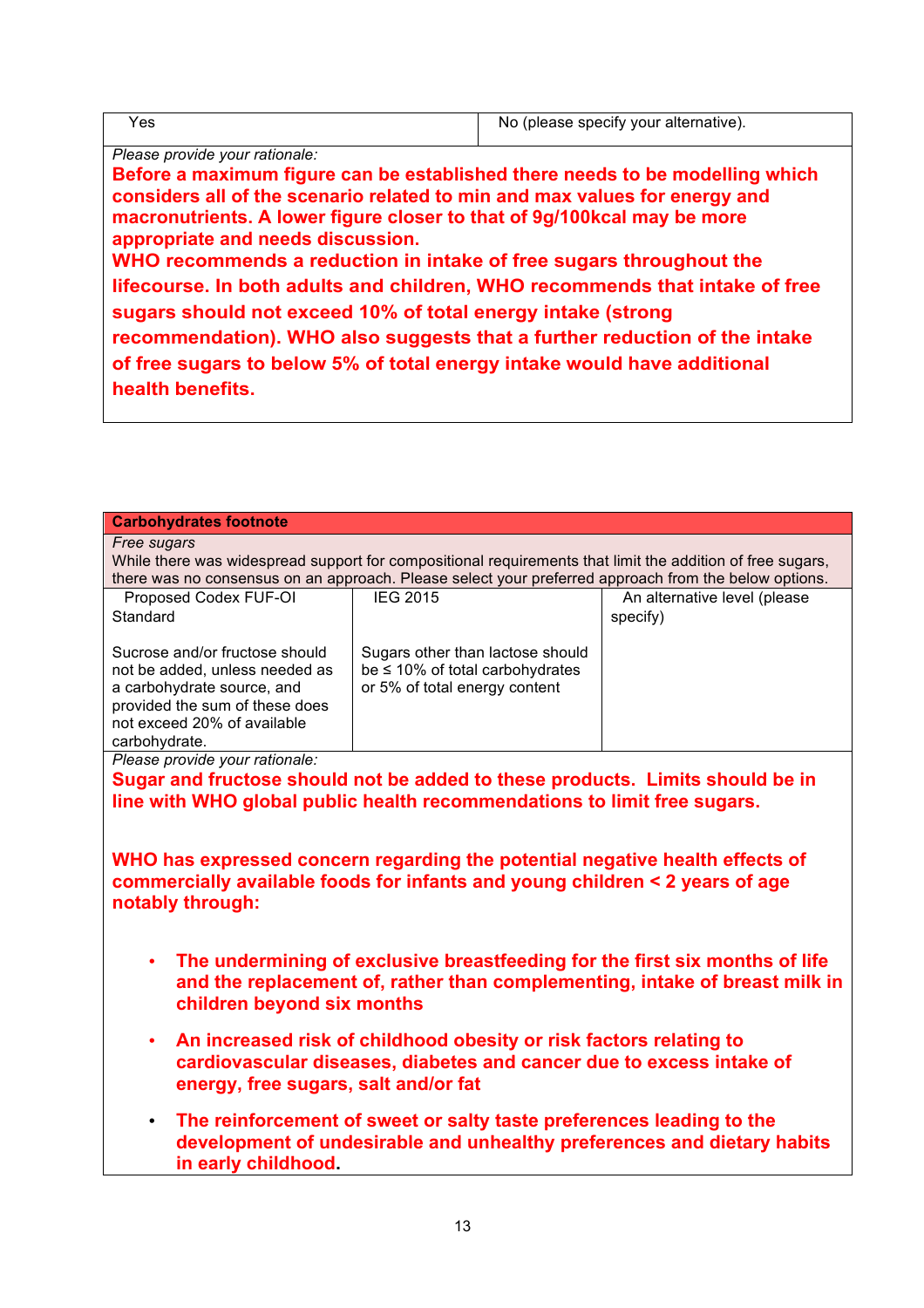| Lactose                                                                                                                                                             |                                                                                                                                                                                                                                                           |                                                                                                                                                        |                                 |  |  |
|---------------------------------------------------------------------------------------------------------------------------------------------------------------------|-----------------------------------------------------------------------------------------------------------------------------------------------------------------------------------------------------------------------------------------------------------|--------------------------------------------------------------------------------------------------------------------------------------------------------|---------------------------------|--|--|
| Proposed Codex FUF-OI Standard and Codex<br><b>IF Standard</b>                                                                                                      |                                                                                                                                                                                                                                                           | <b>IEG 2015</b>                                                                                                                                        |                                 |  |  |
| Lactose and glucose polymers should be the<br>preferred carbohydrates in formula based on<br>cows' milk protein and hydrolysed protein.                             |                                                                                                                                                                                                                                                           | The main source of carbohydrates should be lactose,<br>which should provide not less than 50% of total<br>carbohydrates, equivalent to 4.5 g/100 kcal. |                                 |  |  |
| Please provide your rationale:                                                                                                                                      |                                                                                                                                                                                                                                                           |                                                                                                                                                        |                                 |  |  |
| Other permitted carbohydrates                                                                                                                                       |                                                                                                                                                                                                                                                           |                                                                                                                                                        |                                 |  |  |
| Proposed Codex FUF-OI<br>Standard                                                                                                                                   | <b>IEG 2015</b>                                                                                                                                                                                                                                           |                                                                                                                                                        | Something else (please specify) |  |  |
| Only precooked and/or<br>gelatinised starches gluten-free<br>by nature may be added.<br>(NB Glucose polymers are<br>preferred carbohydrates along<br>with lactose). | Oligosaccharides, glucose<br>polymers, maltodextrin and pre-<br>cooked or gelatinised starches<br>can be added to provide energy.<br>Non-digestible carbohydrates and<br>fibres that proven to be safe and<br>suitable for the age group may be<br>added. |                                                                                                                                                        |                                 |  |  |
| Please provide your rationale:                                                                                                                                      |                                                                                                                                                                                                                                                           |                                                                                                                                                        |                                 |  |  |

# **Iron**

| Iron                                                                                                                                                  |                |                       |                                                                                                       |
|-------------------------------------------------------------------------------------------------------------------------------------------------------|----------------|-----------------------|-------------------------------------------------------------------------------------------------------|
| for young children, there were differing opinions on a maximum or GUL.<br><b>Iron</b>                                                                 |                |                       | While a consensus was reached on the minimum compositional requirements for iron in follow-up formula |
| Unit                                                                                                                                                  | <b>Minimum</b> | <b>Maximum</b>        | <b>GUL</b>                                                                                            |
| mg/100 kcal                                                                                                                                           | 1.0            | [2.0]                 | [3.0]                                                                                                 |
| mg/100 kJ                                                                                                                                             | [0.25]         | [0.3]                 | [0.7]                                                                                                 |
| Should a maximum level or GUL be established for iron?                                                                                                |                |                       |                                                                                                       |
|                                                                                                                                                       |                |                       |                                                                                                       |
| Yes, a maximum level should be established                                                                                                            |                | No                    |                                                                                                       |
| Yes, a GUL level should be established                                                                                                                |                |                       |                                                                                                       |
| Please provide your rationale:                                                                                                                        |                |                       |                                                                                                       |
| It is important to have a maximum figure to avoid the documented negative health                                                                      |                |                       |                                                                                                       |
| consequences of excessive iron.                                                                                                                       |                |                       |                                                                                                       |
| If you support establishing a maximum or GUL, please select your preferred value, providing scientific<br>rationale to support your preferred choice. |                |                       |                                                                                                       |
| Maximum (Proposed Codex FUF-OI)                                                                                                                       |                | <b>GUL (IEG 2015)</b> |                                                                                                       |
| 2.0 mg/100 kcal                                                                                                                                       |                | 3.0 mg/100 kcal       |                                                                                                       |
| 0.5 mg/100 kJ                                                                                                                                         |                | 0.7 mg/100 kJ         |                                                                                                       |
| Alternative value (please provide level                                                                                                               |                |                       |                                                                                                       |
| (max/GUL))                                                                                                                                            |                |                       |                                                                                                       |
| Please provide your rationale:                                                                                                                        |                |                       |                                                                                                       |
|                                                                                                                                                       |                |                       |                                                                                                       |
| Should separate minimum and maximum/GUL levels be established for soy protein isolate formulae?                                                       |                |                       |                                                                                                       |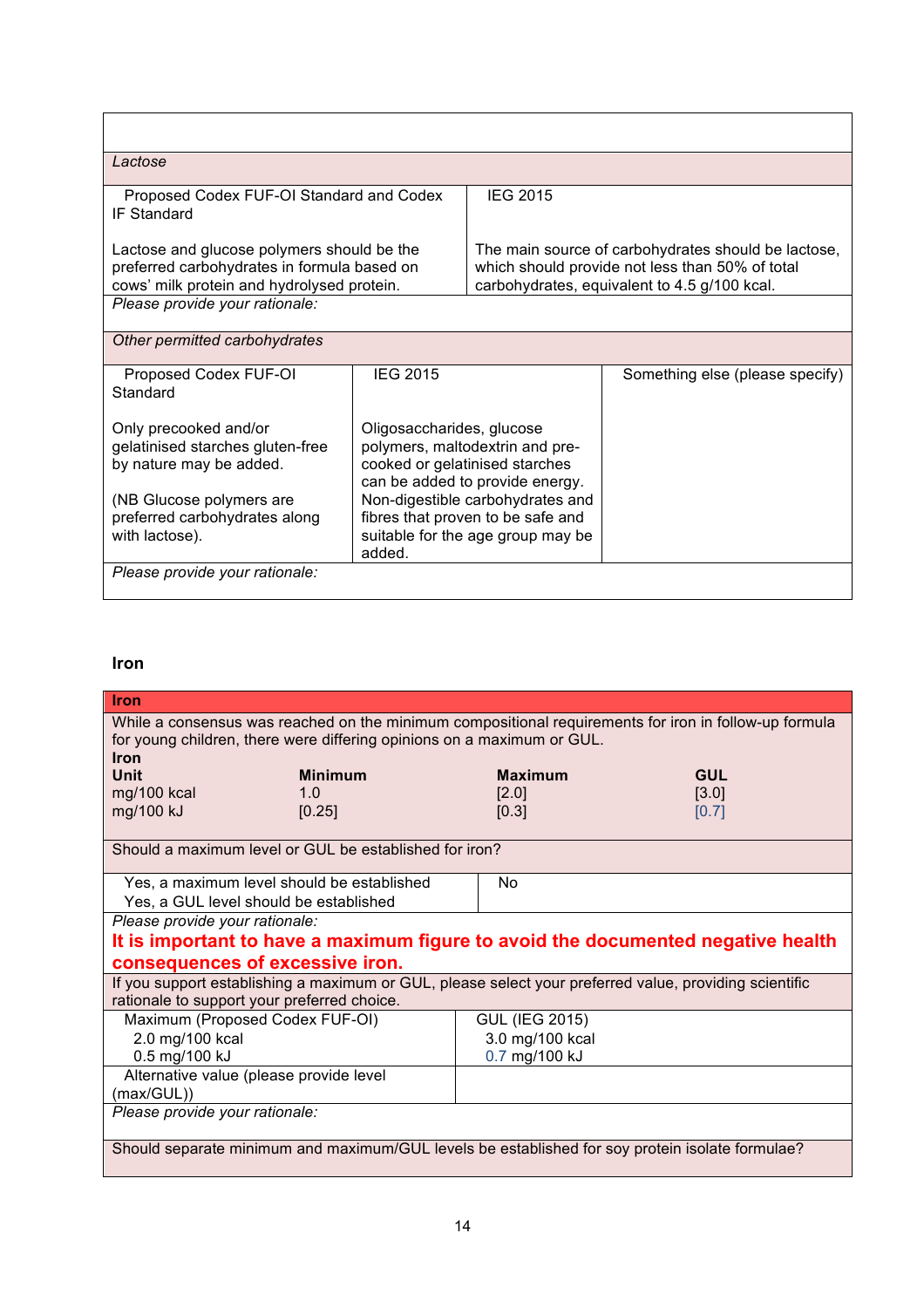| Yes                                                                                                                                                                                                                                                                                                     | No<br>⊠ |  |
|---------------------------------------------------------------------------------------------------------------------------------------------------------------------------------------------------------------------------------------------------------------------------------------------------------|---------|--|
| Please provide your rationale:                                                                                                                                                                                                                                                                          |         |  |
| If you support establishing separate minimum and maximum/GUL levels for soy protein isolate formulae,<br>should it be the same as the proposed Codex Standard for Follow-up Formula for older infants (a<br>minimum of 1.5 mg/100 kcal (0.36 mg/100 kJ) and maximum of 2.5 mg/100 kcal (0.6 mg/100 kJ)? |         |  |
| No (please provide alternative values, with<br><b>Yes</b><br>justification for your response)                                                                                                                                                                                                           |         |  |
| Please provide your rationale:                                                                                                                                                                                                                                                                          |         |  |

# **Calcium**

| <b>Calcium</b>                                                                                                                                                                                                                                                                                                                                                          |                                   |                                                                                                      |                            |
|-------------------------------------------------------------------------------------------------------------------------------------------------------------------------------------------------------------------------------------------------------------------------------------------------------------------------------------------------------------------------|-----------------------------------|------------------------------------------------------------------------------------------------------|----------------------------|
| No consensus was reached on the requirements for calcium in follow-up formula for young children.<br>Noting that full fat cows' milk contributes 190 mg calcium/100 kcal (range 184 - 201 mg/100 kcal) and the<br>average amount of calcium in reduced fat cows' milk is 259 mg/100 kcal (range 240 - 280 mg/100 kcal),<br>Please provide comment on the below options: |                                   |                                                                                                      |                            |
| Calcium                                                                                                                                                                                                                                                                                                                                                                 |                                   |                                                                                                      |                            |
| <b>Unit</b><br>mg/100 kcal                                                                                                                                                                                                                                                                                                                                              | <b>Minimum</b><br>[50] [90] [200] | <b>Maximum</b><br>[N.S.]                                                                             | <b>GUL</b><br>$[180]$ [NS] |
| mg/100 kJ                                                                                                                                                                                                                                                                                                                                                               | [18] [22] [24] [48]               |                                                                                                      | [43]                       |
| Minimum:                                                                                                                                                                                                                                                                                                                                                                |                                   |                                                                                                      |                            |
| □ Current Codex FUF standard                                                                                                                                                                                                                                                                                                                                            |                                   | $\Box$ Proposed Codex FUF standard for older infants                                                 |                            |
| 90 mg/100 kcal                                                                                                                                                                                                                                                                                                                                                          |                                   | 50 mg/100 kcal                                                                                       |                            |
| 22 mg/100 kJ                                                                                                                                                                                                                                                                                                                                                            |                                   | 12 mg/100 kJ                                                                                         |                            |
| □ IEG 2015<br>$\Box$ Alternative value, please specify                                                                                                                                                                                                                                                                                                                  |                                   |                                                                                                      |                            |
| 200 mg/100 kcal                                                                                                                                                                                                                                                                                                                                                         |                                   |                                                                                                      |                            |
| Please provide justification for your answers.                                                                                                                                                                                                                                                                                                                          |                                   |                                                                                                      |                            |
| <b>Maximum/GUL:</b>                                                                                                                                                                                                                                                                                                                                                     |                                   |                                                                                                      |                            |
| □ Current Codex FUF standard                                                                                                                                                                                                                                                                                                                                            |                                   | $\Box$ Proposed Codex FUF standard for older infants                                                 |                            |
| Maximum: N.S.                                                                                                                                                                                                                                                                                                                                                           |                                   | GUL: 180 mg/100 kcal<br>GUL: 43 mg/ 100 kJ                                                           |                            |
| □ IEG 2015<br>$\Box$ Alternative value, please specify                                                                                                                                                                                                                                                                                                                  |                                   |                                                                                                      |                            |
| GUL: N.S.                                                                                                                                                                                                                                                                                                                                                               |                                   |                                                                                                      |                            |
|                                                                                                                                                                                                                                                                                                                                                                         |                                   |                                                                                                      |                            |
| <b>Calcium</b>                                                                                                                                                                                                                                                                                                                                                          |                                   |                                                                                                      |                            |
|                                                                                                                                                                                                                                                                                                                                                                         |                                   | Should the ratio for calcium-to-phosphorous included in the Codex Standard for Infant Formula and as |                            |
| proposed for FUF-OI be included?                                                                                                                                                                                                                                                                                                                                        |                                   |                                                                                                      |                            |
| Ratio calcium/phosphorus                                                                                                                                                                                                                                                                                                                                                |                                   |                                                                                                      |                            |
| Min                                                                                                                                                                                                                                                                                                                                                                     | Max                               |                                                                                                      |                            |

| Min                            | <b>Max</b> |    |
|--------------------------------|------------|----|
| 1:1<br>. .                     | 0.4        |    |
| Yes                            |            | No |
| Please provide your rationale: |            |    |

**Vitamin A**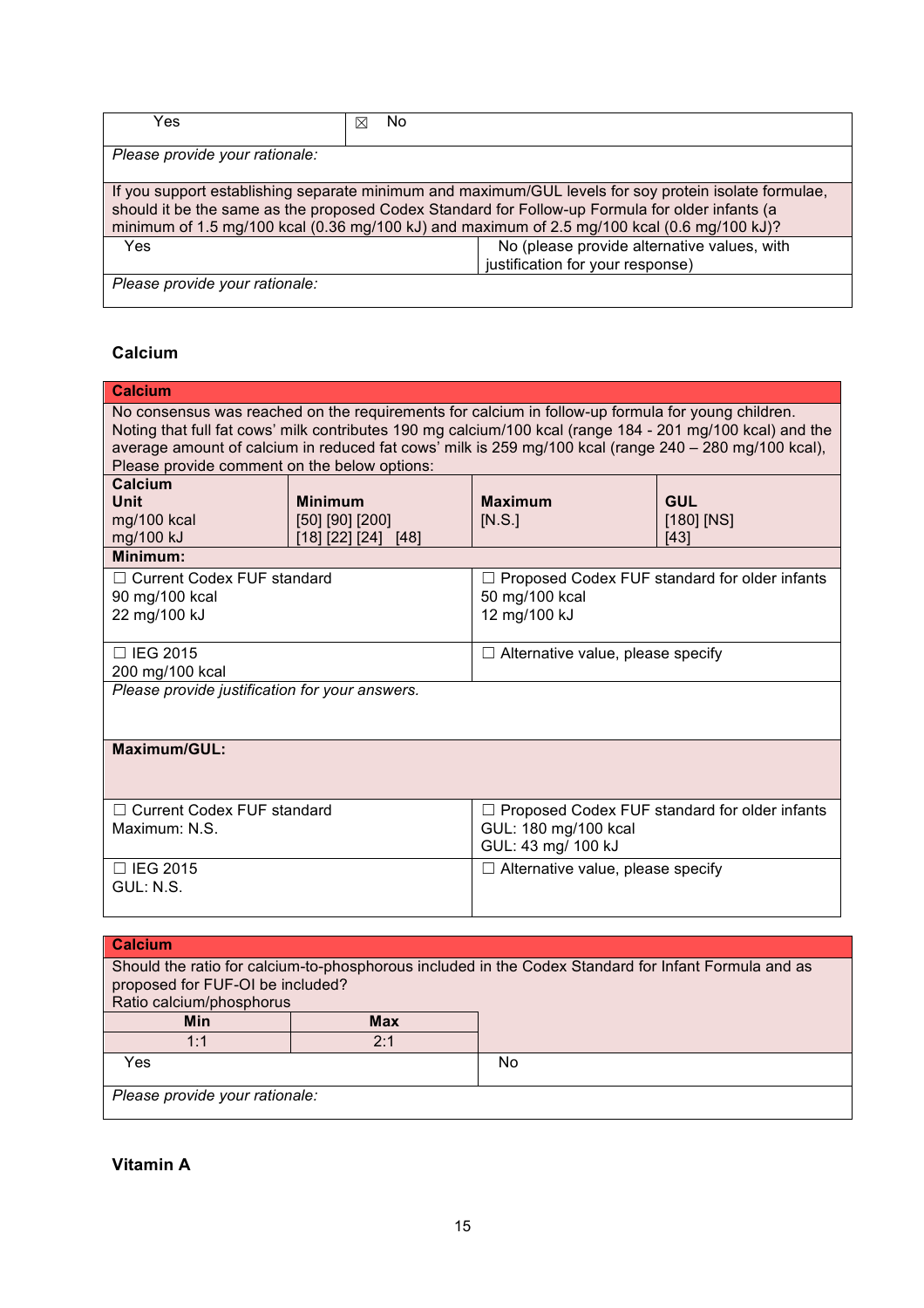| <b>Vitamin A</b>                                                                                                                                                                                                |                                      |                    |                       |                                      |
|-----------------------------------------------------------------------------------------------------------------------------------------------------------------------------------------------------------------|--------------------------------------|--------------------|-----------------------|--------------------------------------|
| No consensus was reached on the establishment of a minimum or maximum vitamin A value. Please                                                                                                                   |                                      |                    |                       |                                      |
| provide scientific rationale to support your preferred value:                                                                                                                                                   |                                      |                    |                       |                                      |
| Vitamin $A^{x}$<br>Unit                                                                                                                                                                                         | <b>Minimum</b>                       |                    | Maximum               | <b>GUL</b>                           |
| µg RE/100 kcal                                                                                                                                                                                                  | [75] [60] [50]                       |                    | [225] [180]           | [200] [180]                          |
| µg RE/100 kJ                                                                                                                                                                                                    | [18] [14] [12]                       |                    | [54] [43]             | [48] [43]                            |
| <sup>x)</sup> expressed as retinol equivalents (RE).                                                                                                                                                            |                                      |                    |                       |                                      |
| 1 µg RE = 3.33 IU Vitamin A= 1 µg all trans-retinol. Retinol contents shall be provided by preformed                                                                                                            |                                      |                    |                       |                                      |
| retinol, while any contents of carotenoids should not be included in the calculation and declaration of                                                                                                         |                                      |                    |                       |                                      |
| vitamin A activity.                                                                                                                                                                                             |                                      |                    |                       |                                      |
| <b>Minimum</b>                                                                                                                                                                                                  |                                      |                    |                       |                                      |
| Current Codex FUF Std &                                                                                                                                                                                         | IEG 2015 / Codex IF Std              |                    |                       | WHO/FAO 15% of RNI                   |
| proposed Codex FUF-OI<br>75 µg RE/100 kcal                                                                                                                                                                      | 60 µg RE/100 kcal<br>14 µg RE/100 kJ |                    |                       | 50 µg RE/100 kcal<br>12 µg RE/100 kJ |
| 18 µg RE/100 kJ                                                                                                                                                                                                 |                                      |                    |                       |                                      |
| Please provide your rationale:                                                                                                                                                                                  |                                      |                    |                       |                                      |
|                                                                                                                                                                                                                 |                                      |                    |                       |                                      |
| <b>Maximum</b>                                                                                                                                                                                                  |                                      |                    |                       |                                      |
| Codex FUF std                                                                                                                                                                                                   |                                      |                    | Proposed Codex FUF-OI |                                      |
| 225 µg RE/100 kcal                                                                                                                                                                                              |                                      |                    | 180 µg RE/100 kcal    |                                      |
| 54 µg RE/100 kJ                                                                                                                                                                                                 |                                      |                    | 43 µg RE/100 kJ       |                                      |
| Please provide your rationale:                                                                                                                                                                                  |                                      |                    |                       |                                      |
| <b>GUL</b>                                                                                                                                                                                                      |                                      |                    |                       |                                      |
| WHO/FAO GUL of 3-5 times minimum                                                                                                                                                                                |                                      |                    | <b>IEG 2015</b>       |                                      |
| 200 µg RE/100 kcal                                                                                                                                                                                              |                                      | 180 µg RE/100 kcal |                       |                                      |
| 54 µg RE/100 kJ                                                                                                                                                                                                 |                                      |                    | 43 µg RE/100 kJ       |                                      |
| Please provide your rationale:                                                                                                                                                                                  |                                      |                    |                       |                                      |
| Do you support the footnote below, agreed to by the Committee for follow-up formula for older infants                                                                                                           |                                      |                    |                       |                                      |
| (REP16/NFSDUE Appendix III)?                                                                                                                                                                                    |                                      |                    |                       |                                      |
|                                                                                                                                                                                                                 |                                      |                    |                       |                                      |
| <sup>x)</sup> expressed as retinol equivalents (RE).                                                                                                                                                            |                                      |                    |                       |                                      |
| 1 µg RE = 3.33 IU Vitamin A= 1 µg all trans-retinol. Retinol contents shall be provided by preformed<br>retinol, while any contents of carotenoids should not be included in the calculation and declaration of |                                      |                    |                       |                                      |
| vitamin A activity.                                                                                                                                                                                             |                                      |                    |                       |                                      |
| Yes                                                                                                                                                                                                             |                                      |                    | <b>No</b>             |                                      |
|                                                                                                                                                                                                                 |                                      |                    |                       |                                      |

# **Vitamin D**

| <b>Vitamin D</b>                                                                                                                                                    |           |  |
|---------------------------------------------------------------------------------------------------------------------------------------------------------------------|-----------|--|
| Do you support that mandatory addition of vitamin D to follow-up formula for young children?                                                                        |           |  |
| $\Box$ Yes                                                                                                                                                          | $\Box$ No |  |
|                                                                                                                                                                     |           |  |
| If you support mandatory addition, please state what the minimum level should be and provide<br>justification for your answer.                                      |           |  |
| <i>Answer:</i>                                                                                                                                                      |           |  |
| Please state whether vitamin D should have a maximum level or a GUL set and provide information on<br>what this level should be with justification for your answer. |           |  |
| Answer:                                                                                                                                                             |           |  |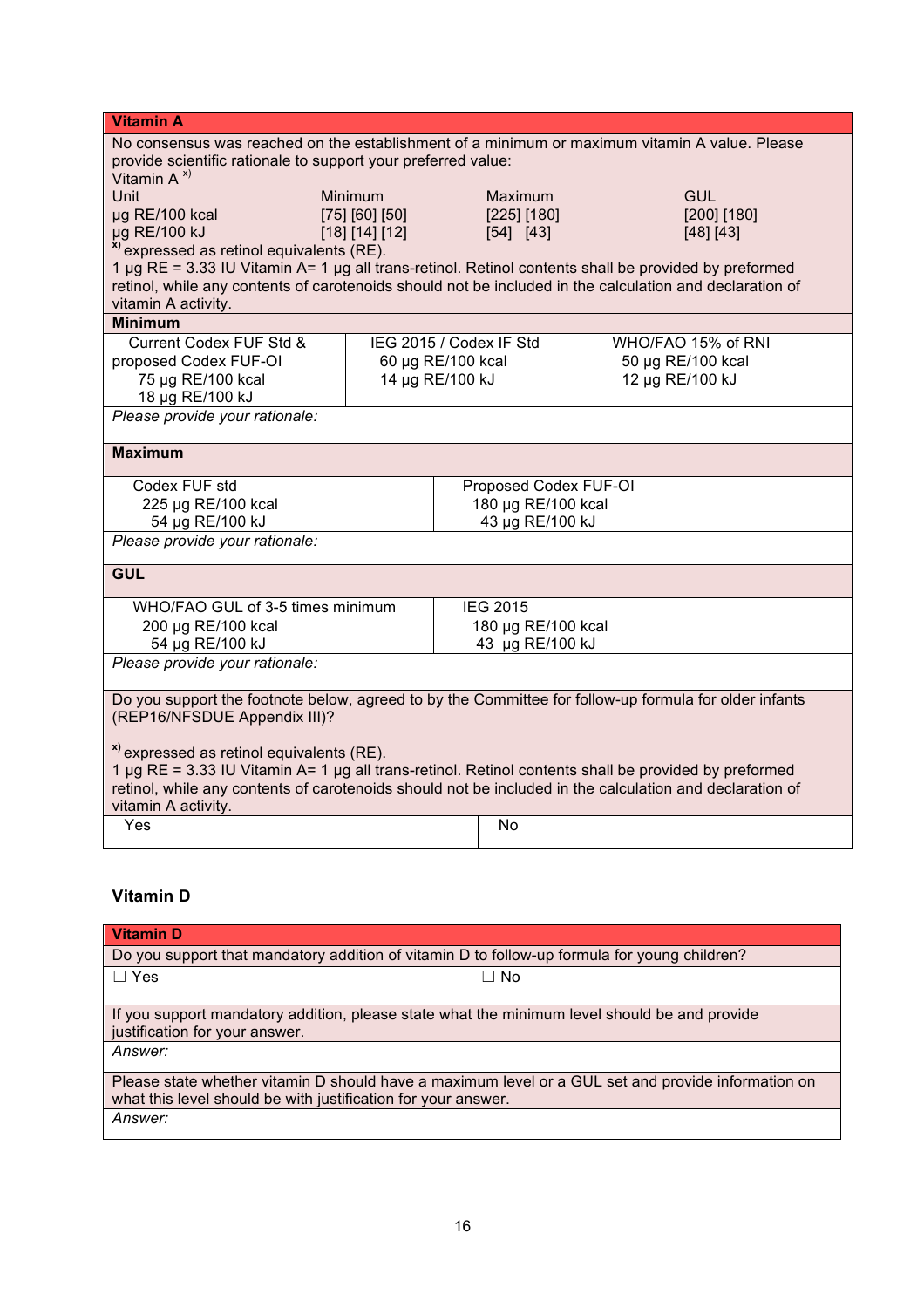## **Zinc**

| <b>Zinc</b>                                                                                                                    |           |  |
|--------------------------------------------------------------------------------------------------------------------------------|-----------|--|
| Do you support that mandatory addition of zinc to follow-up formula for young children?                                        |           |  |
| $\Box$ Yes                                                                                                                     | $\Box$ No |  |
|                                                                                                                                |           |  |
| If you support mandatory addition, please state what the minimum level should be and provide<br>justification for your answer. |           |  |
| <i>Answer:</i>                                                                                                                 |           |  |
| Please state whether zinc should have a maximum level or a GUL set and provide information on what                             |           |  |
| this level should be with justification for your answer.                                                                       |           |  |
| Answer:                                                                                                                        |           |  |

# **Vitamin C**

| <b>Vitamin C</b>                                                                                   |           |  |
|----------------------------------------------------------------------------------------------------|-----------|--|
| Do you support that mandatory addition of vitamin C to follow-up formula for young children?       |           |  |
| $\Box$ Yes                                                                                         | $\Box$ No |  |
|                                                                                                    |           |  |
| If you support mandatory addition, please state what the minimum level should be and provide       |           |  |
| justification for your answer.                                                                     |           |  |
| <i>Answer:</i>                                                                                     |           |  |
|                                                                                                    |           |  |
| Please state whether vitamin C should have a maximum level or a GUL set and provide information on |           |  |
| what this level should be with justification for your answer.                                      |           |  |
| Answer:                                                                                            |           |  |
|                                                                                                    |           |  |
|                                                                                                    |           |  |

## **Vitamin B12**

| <b>Vitamin B12</b>                                                                                                                                                    |           |  |
|-----------------------------------------------------------------------------------------------------------------------------------------------------------------------|-----------|--|
| Do you support that mandatory addition of vitamin B12 to follow-up formula for young children?                                                                        |           |  |
| $\Box$ Yes                                                                                                                                                            | $\Box$ No |  |
| If you support mandatory addition, please state what the minimum level should be and provide<br>justification for your answer.                                        |           |  |
| Answer:                                                                                                                                                               |           |  |
| Please state whether vitamin B12 should have a maximum level or a GUL set and provide information on<br>what this level should be with justification for your answer. |           |  |
| Answer:                                                                                                                                                               |           |  |

## **Riboflavin**

| Riboflavin                                                                                    |           |  |
|-----------------------------------------------------------------------------------------------|-----------|--|
| Do you support that mandatory addition of riboflavin to follow-up formula for young children? |           |  |
| $\Box$ Yes                                                                                    | $\Box$ No |  |
|                                                                                               |           |  |
| If you support mandatory addition, please state what the minimum level should be and provide  |           |  |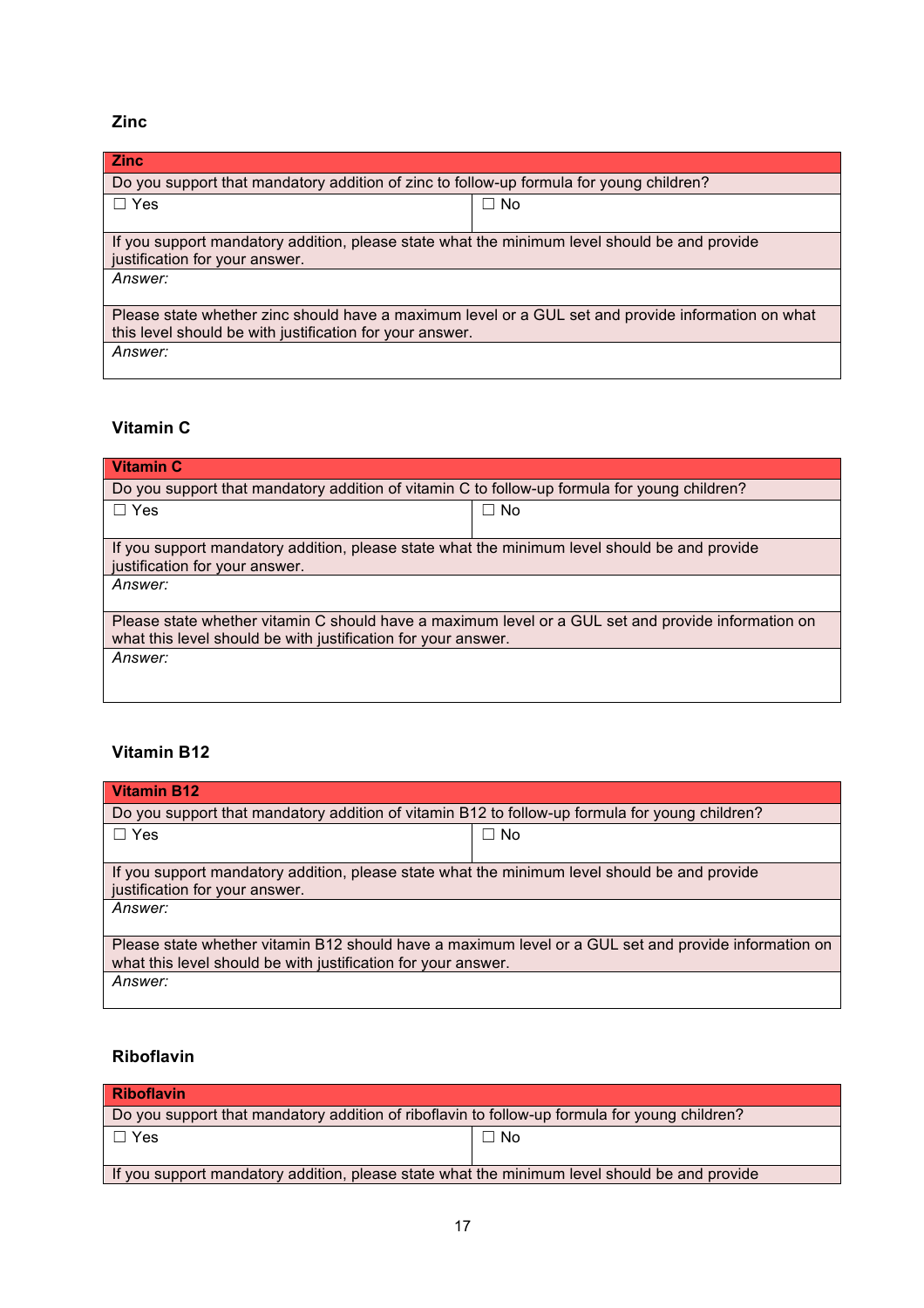justification for your answer.

*Answer:*

Please state whether riboflavin should have a maximum level or a GUL set and provide information on what this level should be with justification for your answer. *Answer:*

## **Sodium**

| <b>Sodium</b>                                                                                                                                 |              |  |
|-----------------------------------------------------------------------------------------------------------------------------------------------|--------------|--|
| Should specific parameters for sodium levels in follow-up formula for young children be set?                                                  |              |  |
| $\Box$ Yes                                                                                                                                    | $\square$ No |  |
| Should a minimum level of sodium be established? If yes, please state what this level should be and<br>provide justification for your answer. |              |  |
| Answer:                                                                                                                                       |              |  |
| Please state whether sodium should have a maximum level or a GUL set and provide information on                                               |              |  |
| what this level should be with justification for your answer.                                                                                 |              |  |
| Answer:                                                                                                                                       |              |  |

## **SCOPE & LABELLING**

### **Scope & Labelling**

When answering the questions below relating to Scope and Labelling, please give consideration to whether your response covers both follow-up formula for older infants and follow-up formula for young children, or whether different approaches should be considered for these different product categories.

Do you consider that any of the current labelling provisions for follow-up formula can be adopted as is? If so, which provisions?

*Please provide justification for your answer.*

*The name of the food should be clear and not confuse parents and care givers and should minimize the health risks associated with misuse and needless use. IBFAN recommends that a more informative name is: processed milks for young children.* 

Are there any labelling areas where different provisions may be required for the two age groups?

*Please provide justification for your answer.*

**Powdered processed milks for young children should be labeled**

- *- that they are not sterile and the labels should be in accordance with the*  **FAO/WHO. 2007. Safe preparation, storage and handling of powdered infant formula: guidelines.**
- *- That they should not be used before the age of 12 months.*
- *- With a clear statement that these products are not necessary* **and that human milk and or other mammalian milks such as cow's milk are appropriate milks for young children as part of the complementary feeding diet.**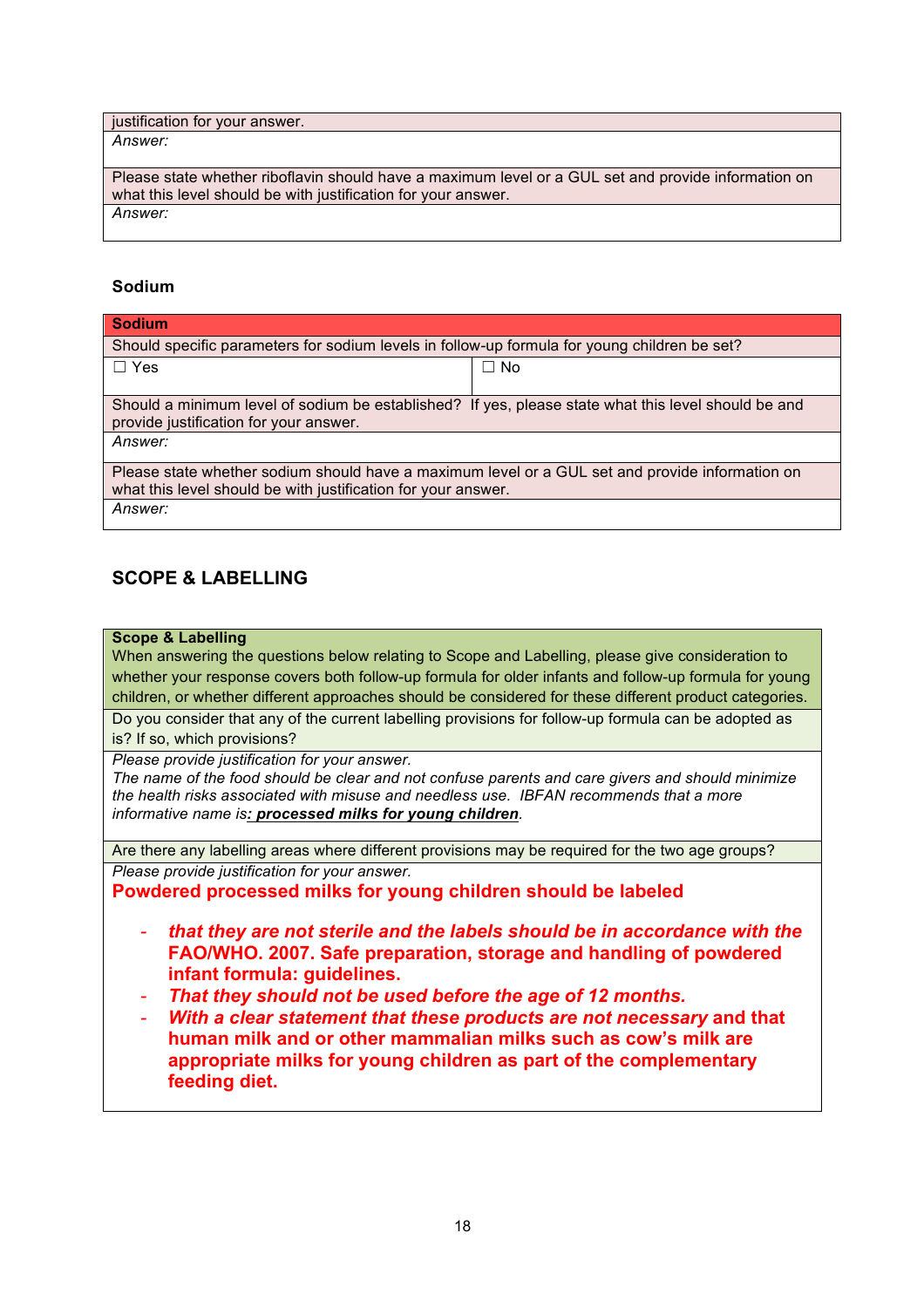**Parents are unaware of the global consensus that fortified milks for young children are not only** *not* **necessary <sup>6</sup> <sup>7</sup> but can also pose a risk to health. The marketing masks the fact that these products:**

- **Have higher sugar content:** *"Fortified milks are frequently high in sugar and are likely to contribute to higher energy intakes, which may contribute to chronic disease, and the voluntary fortification of foods and drinks needs to be questioned as there is increasing evidence that giving additional nutrients to those who do not need them may have adverse consequences."* **8**
- They are expensive.<sup>9.10</sup>
	- *-* **They are often cross-branded with IF so risk undermining of breastfeeding.** *<sup>11</sup>*

Are you aware of further issues and/or evidence that need to be considered to inform the review of the scope and labelling section of the Codex Standard for Follow-up Formula? Please state the specific provisions within the Scope or Labelling section which would be informed by your response. *Answer:*

**The Scope, Labelling and marketing provisions of this standard should conform to the International Code of Marketing of Breastmilk Substitutes and subsequent, relevant WHA resolutions. The 69th WHA determined that all the products marketed for children up to 36th months - whether they conform to essential compositional requirements of infant formula or not - replace breastmilk and therefore their labelling and marketing should be governed by the International Code of Marketing of Breast-milk Substitutes and subsequent relevant WHA resolutions.** 

**WHA69.9***: " Reaffirming the need to promote exclusive breastfeeding practices in the first 6 months of life, and the continuation of breastfeeding up to 2 years and beyond, and recognizing the need to promote optimal complementary feeding practices for children from ages 6−36 months based on WHO2 and FAO dietary guidelines and in accordance with national dietary guidelines;"* 

l

*SMA Toddler milk also contains vanilla flavouring, which encourages children to prefer sweetened products.*

http://www.which.co.uk/news/2013/08/should-parents-buy-toddler-milks-330947/

<sup>10</sup> A survey by the German consumer centres on the products being sold as "Kindermilch" ("milk for children") targeting the age from 12 months found that Kindermilch was up to four times more expensive than normal milk, costing parents up to 245 euros more each year. http://www.vzhh.de/ernaehrung/129727/kostenfalle-kindermilch.aspx

<sup>6</sup> WHA Resolution (WHA 39.28 ) adopted in 1986 3. REQUESTS the Director-General 3(2) to specifically direct the attention of Member States and other interested parties to the following:…(b) the practice being introduced in some countries of providing infants with specially formulated milks (so-called "follow-up milks") is not necessary.

<sup>7</sup> *'Growing-up' formula: No additional value to a balanced diet, says EFSA*, 25th October 2013

http://www.efsa.europa.eu/en/press/news/131025

<sup>8</sup> First Steps Nutrition Trust: http://www.firststepsnutrition.org/pdfs/Statement%20on%20Growing-up%20milks\_July\_2014.pdf " .... recommended daily serving of powdered toddler milk can cost up to £235 per year, using ready-to-feed toddler milk increases this cost to up to £593, the annual cost of 300ml of cow's milk is £62..... Cow's milk contains 4.7g sugar per 100ml, compar A ed to 7.9g of sugar per 100ml of Hipp Organic Combiotic Growing up milk. And some daily servings contain twice as much sugar - three teaspoons a day for cow's *milk compared to seven teaspoons a day for SMA Toddler milk.*

 $^{11}$  Advertisements of follow-on formula and their perception by pregnant women and mothers in Italy, Cattaneo A, et al. Arch Dis Child  $2014:0:1-6$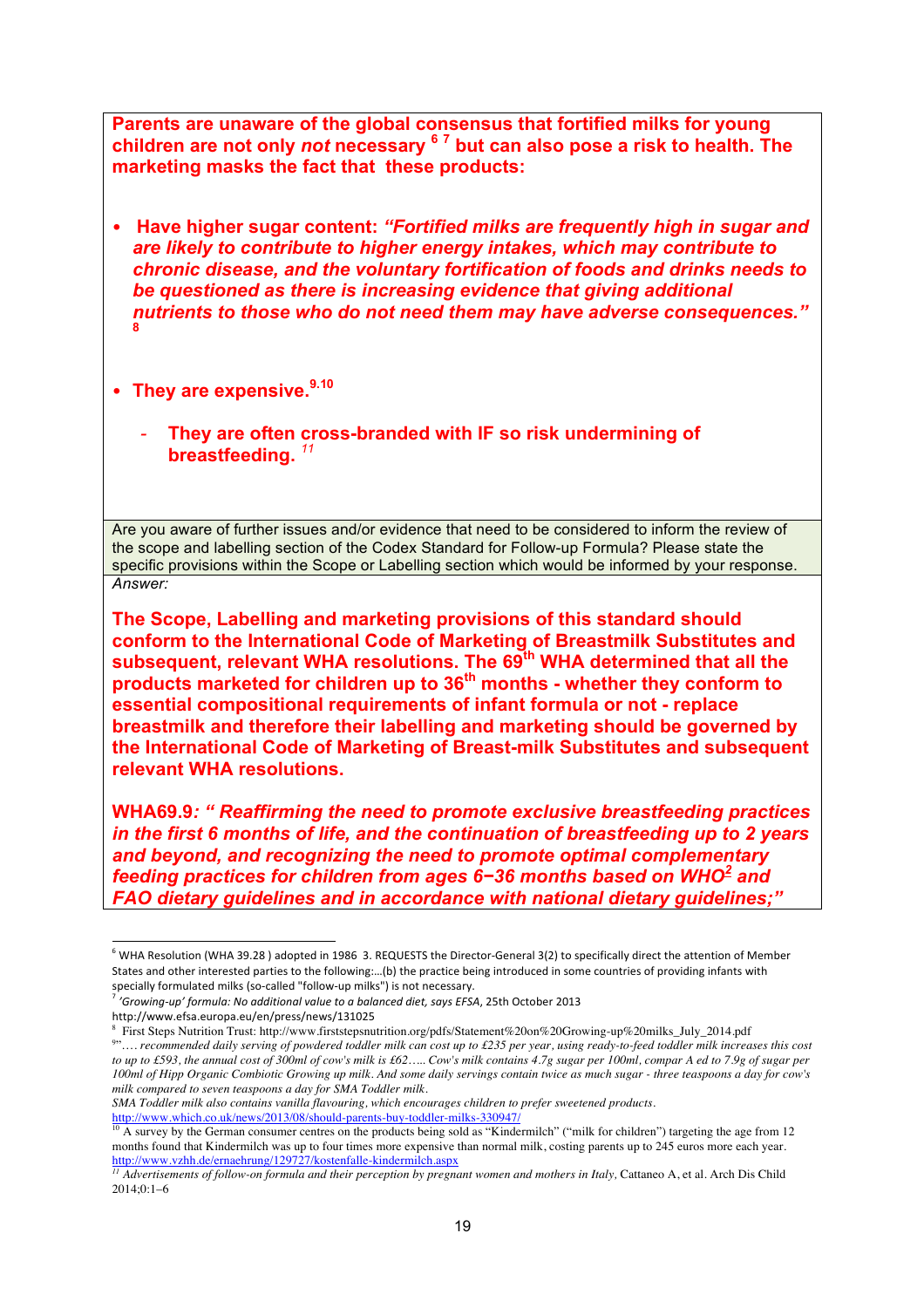## **Guidance:**

**A69/7 Add.1** 

**11. Recommendation 2***. Products that function as breast-milk substitutes should not be promoted. A breast-milk substitute should be understood to include any milks (or products that could be used to replace milk, such as fortified soy milk), in either liquid or powdered form, that are specifically marketed for feeding infants and young children up to the age of 3 years (including follow-up formula and growing-up milks). It should be clear that the implementation of the International Code of Marketing of Breast-milk Substitutes and subsequent relevant Health Assembly resolutions covers all these products.*

**WHA 63.23 2010: 1(4) urged Member States to:** *"end inappropriate promotion of food for infants and young children and to ensure that nutrition and health claims shall not be permitted for foods for infants and young children, except where specifically provided for, in relevant Codex Alimentarius standards or national legislation"*

Do we need to make specific reference to WHA resolutions in the Codex Standard for Follow-up Formula, and if so, how and where? For example in the Scope and Labelling sections. *Answer:*

**Yes this is essential. The scope of the standard should require full compliance with the International Code of Marketing of Breastmilk Substitutes WHA 32.22(1981) and all relevant WHA resolutions on infant and young child nutrition, especially WHA 39.28; 47.5; WHA 49.15; WHA 54.2; WHA55.25; WHA 58.32; WHA61.20;** 

## **WHA63.23; WHA69.9.**

Please comment on how CCNFSDU should 'give full consideration' to Resolution (A69/A/CONF./7 Rev 1) for 'Ending inappropriate promotion of foods for infants and young children' and the associated technical guidance document. Please be specific in your response and comment on what aspects of the resolution or guidance should be captured within the Standard for Follow-up Formula and within what subsection it should be reflected.

```
Answer:
(OP2)(1), (2), (3), (4)
(OP3)
```
Taking into consideration relevant WHA resolutions and accompanying documents (section 6) and the role of product in the diet, are changes required to the current drafting of Section 9.6 of the current follow-up formula standard? Please consider both follow-up formula for older infants and for young children when answering this question and comment on whether there would may need to be different approaches for the different product categories.

*9.6 The products covered by this standard are not breast-milk substitutes and shall not be presented as such.*

*Answer:*

**This is very important. As mentioned above WHA69.9 and A69/7 Add 1 clarify WHO's long held position that products marketed for children under 36**